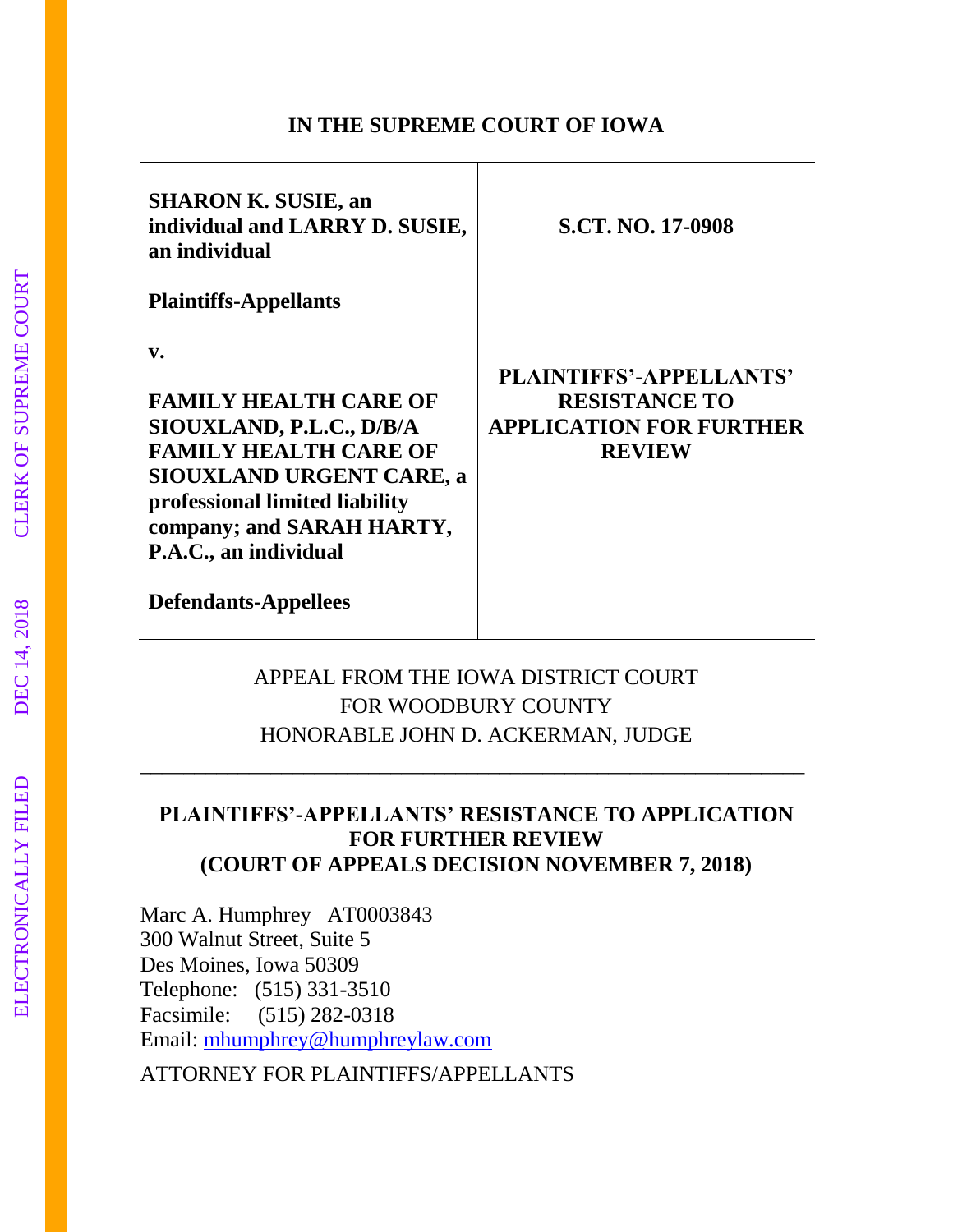# **TABLE OF CONTENTS**

| I.   |    | <b>Table of Authorities</b>                                                                                                                                                                                                                                                                                                                                                                                                                       | 3              |
|------|----|---------------------------------------------------------------------------------------------------------------------------------------------------------------------------------------------------------------------------------------------------------------------------------------------------------------------------------------------------------------------------------------------------------------------------------------------------|----------------|
| II.  |    | Plaintiffs' Resistance to Defendants' Application for Further Review                                                                                                                                                                                                                                                                                                                                                                              | $\overline{4}$ |
| III. |    | Argument                                                                                                                                                                                                                                                                                                                                                                                                                                          | 6              |
| I.   |    | Summary of facts and proceedings                                                                                                                                                                                                                                                                                                                                                                                                                  |                |
| II.  | Ш. | When closely reviewing the factual record in support of Plaintiff<br>Sharon Susie's causation case, it is clear that the cases upon<br>which the Defendants rely in their application for further review<br>are clearly distinguishable and provide no valid reason for this<br>Court to grant Defendants' application for further review.<br>The loss of chance theory in Sharon Susie's case should clearly<br>have been submitted to the jury. |                |
| IV.  |    | Conclusion                                                                                                                                                                                                                                                                                                                                                                                                                                        | 28             |
| V.   |    | Certificate of Compliance with Type-Volume Limitation, Typeface<br>Requirements and Type Style Requirements                                                                                                                                                                                                                                                                                                                                       | 30             |
| VI.  |    | Certificate of Service and Filing                                                                                                                                                                                                                                                                                                                                                                                                                 | 31             |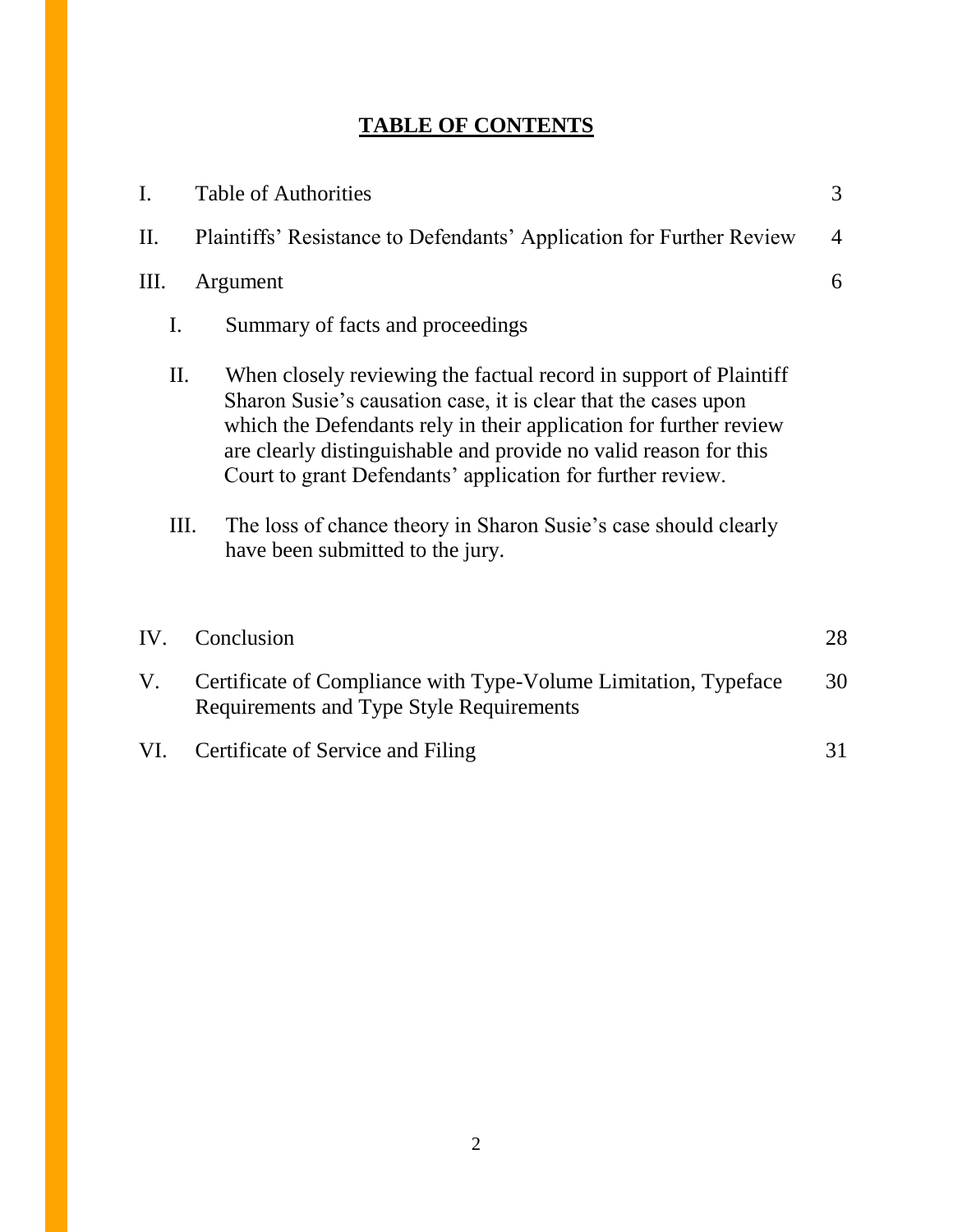# **I. TABLE OF AUTHORITIES**

# Case Law

| <i>DeBurkarte v. Louvar</i> , 393 N.W.2d 131, 135-38 (Iowa 1986)                                                                                                                                                   | 10, 27 |
|--------------------------------------------------------------------------------------------------------------------------------------------------------------------------------------------------------------------|--------|
| <i>Hicks v. United States, 368 F.2d 262, 232 (4th Cir. 1966)</i>                                                                                                                                                   | 10     |
| <i>Mead v. Adrian, 670 N.W.2d 174, 179 (Iowa 2003)</i>                                                                                                                                                             | 27     |
| Oak Leaf Country Club, Inc. v. Wilson, 257 N.W.2d 739, 747<br>(Iowa 1977)                                                                                                                                          | 26, 29 |
| <i>Thompson v. Kaczinski, 774 N.W.2d 829, 836 (Iowa 2009)</i><br>(citations omitted)                                                                                                                               | 26     |
| Waddell v. University of Iowa Community Medical Services, Inc.,<br>d/b/a University of Iowa Quick Care North Liberty, a/k/a<br>UI Family Care Center North Liberty, No. 17-0716 (Iowa Ct.<br>App., Sept. 26, 2018) | 23, 24 |
| Wendland v. Sparks, 574 N.W.2d 327, 333 (Iowa 1998)                                                                                                                                                                | 26     |
| <b>Other Authority</b>                                                                                                                                                                                             |        |
| Iowa Rule of Appellate Procedure 6.1103(2)                                                                                                                                                                         | 4      |
| Iowa Rule of Appellate Procedure 6.1103(1b)                                                                                                                                                                        | 5      |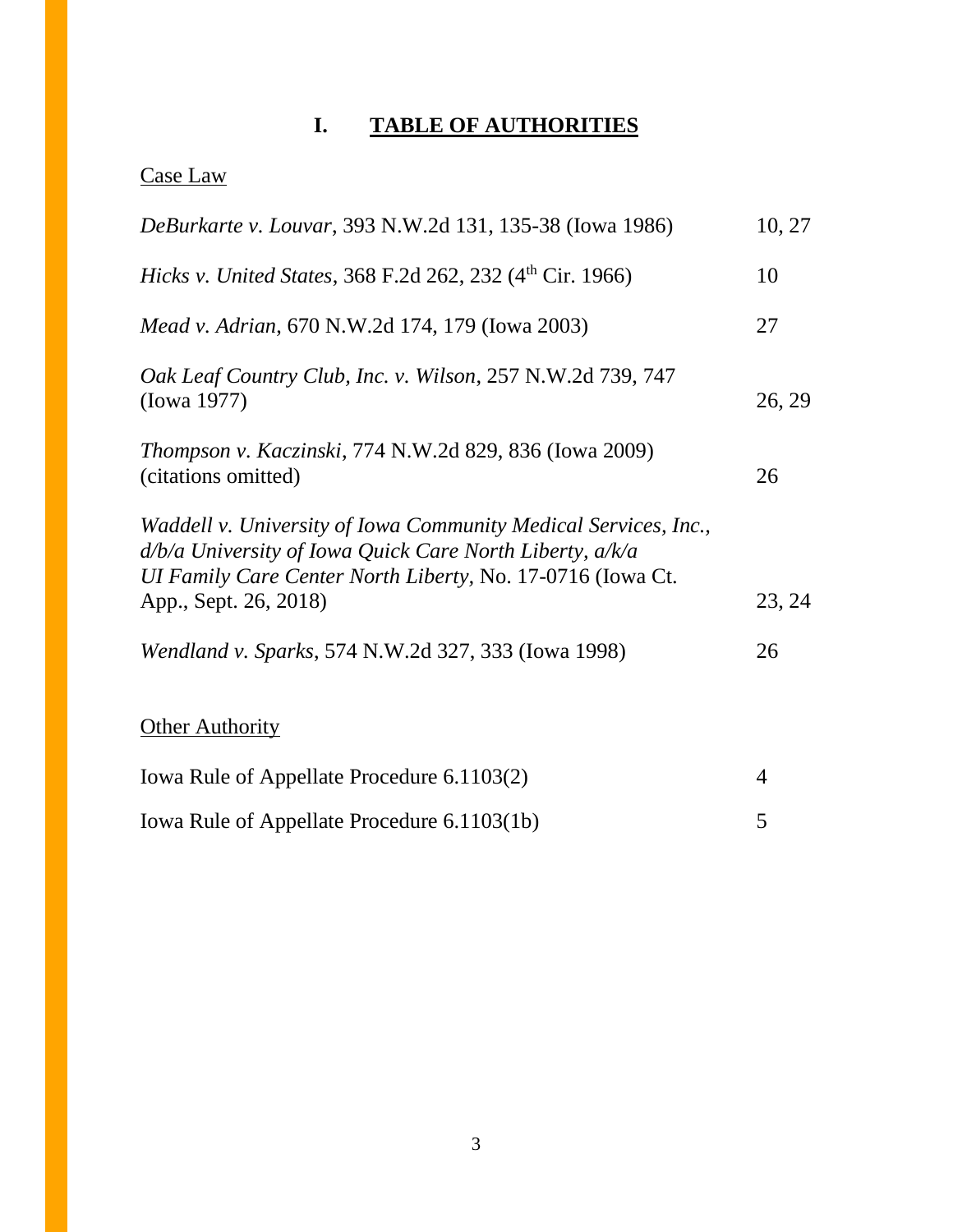### **II. PLAINTIFFS' RESISTANCE TO DEFENDANTS' APPLICATION FOR FURTHER REVIEW**

Pursuant to Iowa Rule of Appellate Procedure 6.1103(2), Plaintiffs resist the application of Defendant for further review and state:

1. The Court of Appeals correctly applied established principles of Iowa law to the factual record in this case in reversing the District Court's grant of summary judgment in a medical negligence case on causation grounds.

2. This case does not present a novel question or important issue of law that has not already been decided by this Court.

3. Defendants' application for further review mischaracterizes the underlying facts of the case. Specifically, there is virtually no mention of important testimony from both treating physicians and Defendants' own expert which solidify Plaintiffs' causation case and justifies its submission to the jury.

4. Defendants' application for further review relies on cases which are clearly distinguishable from the causation case developed on behalf of Sharon Susie and therefore provide no legal justification in support of Defendants' application for further review.

5. "Further review by the Supreme Court is not a matter of right, but of judicial discretion. An application…will not be granted in normal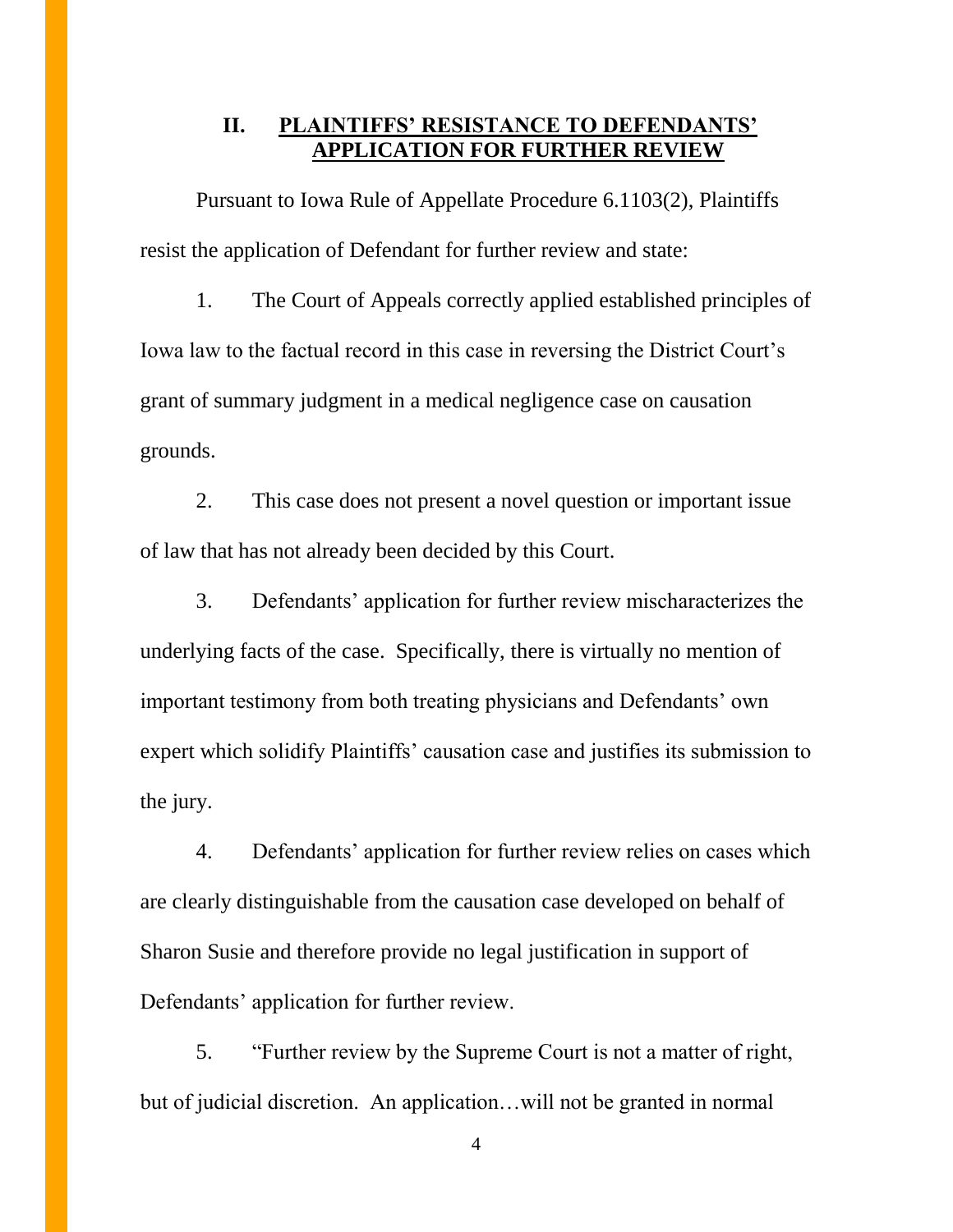circumstances." Iowa Rule of Appellate Procedure 6.1103(1)(b). This case does not warrant further review.

WHEREFORE, for the reasons set forth above and below, Plaintiffs respectfully request that Defendants' application for further review be denied.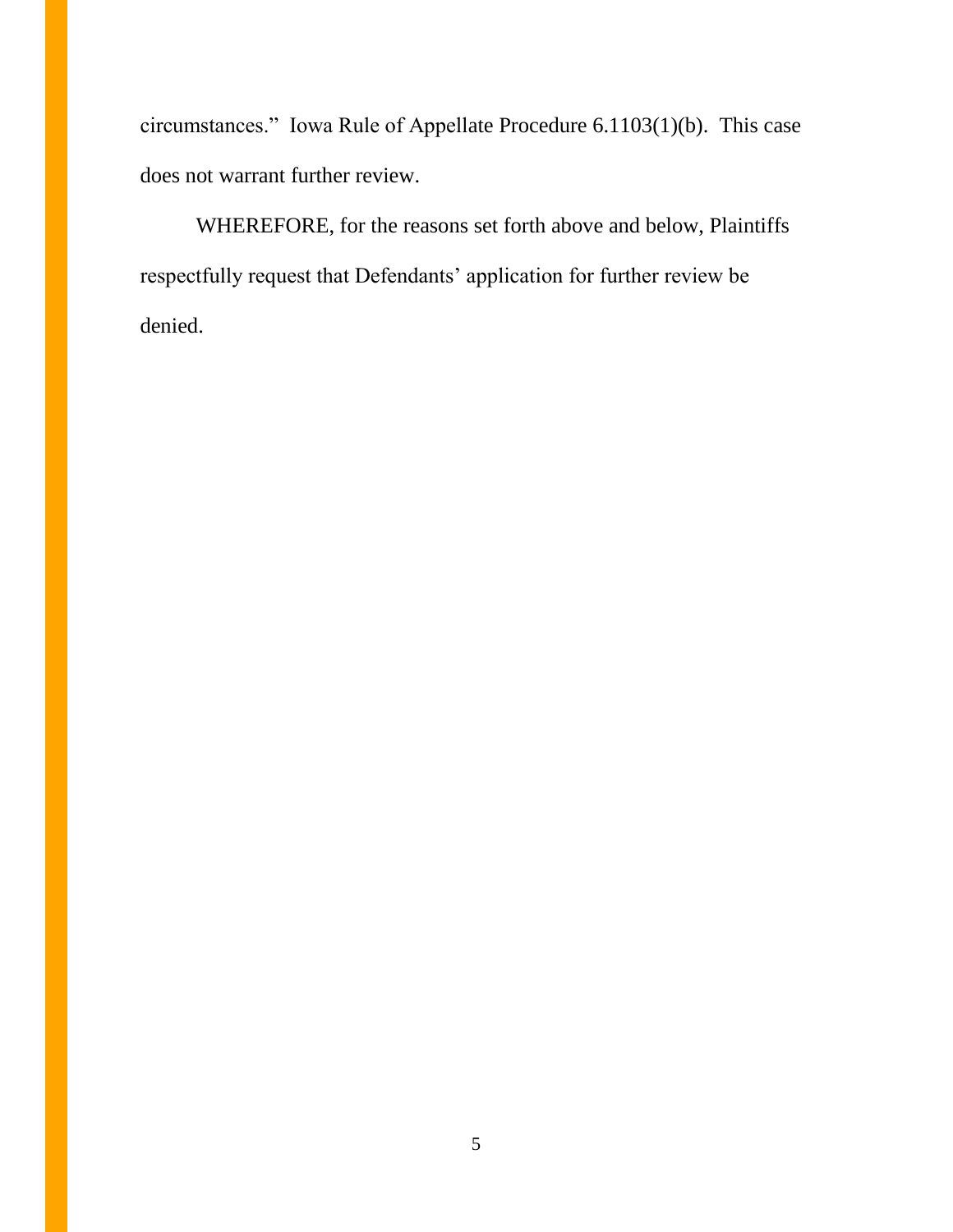#### **III. ARGUMENT**

#### **I. Summary of facts and proceedings.**

This is a medical negligence case in which Plaintiff Sharon Susie tragically ended up having her right arm and eight (8) of her toes amputated when a skin infection, a cellulitis, progressed to a deep tissue infection known as necrotizing fasciitis. Plaintiff Sharon Susie alleges a number of specific allegations of negligence and further alleges that the negligence alleged was a substantially producing cause of the massive tissue loss which developed in response to the progressive infection. In addition, Sharon Susie relies on the concept of "loss of a chance" as an alternative method for establishing causation in her medical negligence claim.

This case presents a classic example of how a case can sometimes take years to make its way to trial. The case was originally scheduled to begin trial on March 8, 2016 at the Woodbury County Courthouse in Sioux City. Just eight (8) days before the start of that trial, Defendants filed a second motion in limine which challenged the sufficiency of Plaintiff Sharon Susie's causation case. (Defendants' second motion in limine dated March 2, 2016, Appendix pp. 0029-0043). The Honorable Judge Ackerman overruled that motion in limine and the case was scheduled to proceed to trial. However, on the first day of trial, the case was continued to allow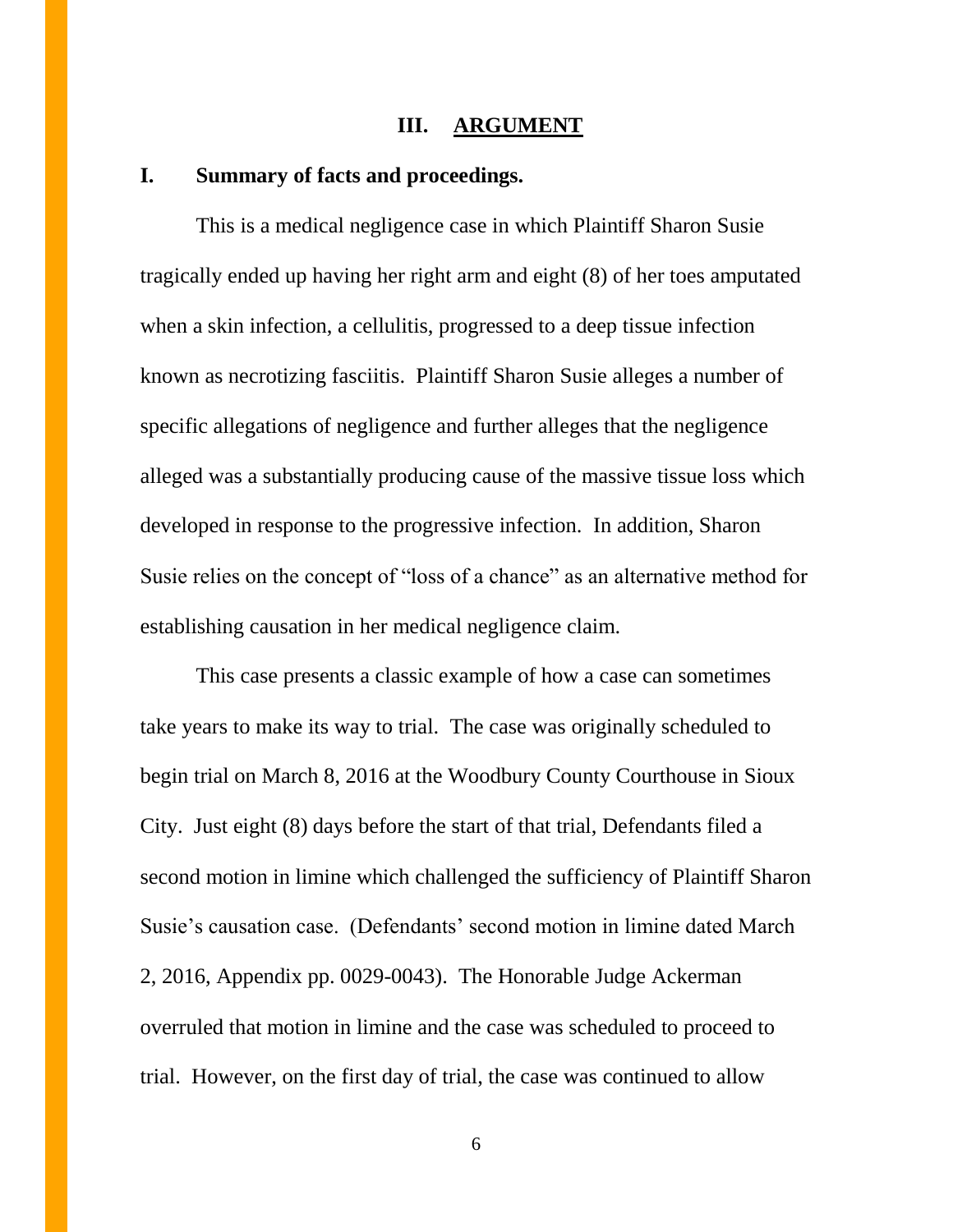defense counsel to depose two (2) lay witnesses, both of whom had observed the appearance of Sharon Susie's arm in the days just prior to her presentation to the urgent care clinic on September 29, 2012. Because of that continuance, the case was rescheduled for May 9, 2017 (Order of Continuance, Appendix pp. 0074-0076).

In the interim, one of Plaintiffs' experts, Dr. John Crew, an expert on deep tissue necrotizing fasciitis infections, died prior to the second trial. Plaintiffs moved the court for a substitution of experts (Plaintiffs' Motion for Substitution of Experts, Appendix pp. 0078-0080). The court granted that request and a new expert was designated, Dr. Roger Schechter. Dr. Schechter provided a Rule 1.508 summary of his opinions which included an opinion on causation which read as follows:

> "Dr. Schechter will also opine to a reasonable degree of medical probability regarding the treatability of Sharon Susie's infection at the point in time she presented to the urgent care clinic on September 29, 2012. He is also expected to testify that had the infection been diagnosed on the day of her visit to the clinic, and treatment initiated immediately, the spread of the infection, more likely than not, could have been avoided, the infection would not have become systemic; and the amputation of Sharon's arms and toes would more likely than not have been avoided."

(Schechter Rule 1.508 expert summary, Appendix pp. 0086-0087).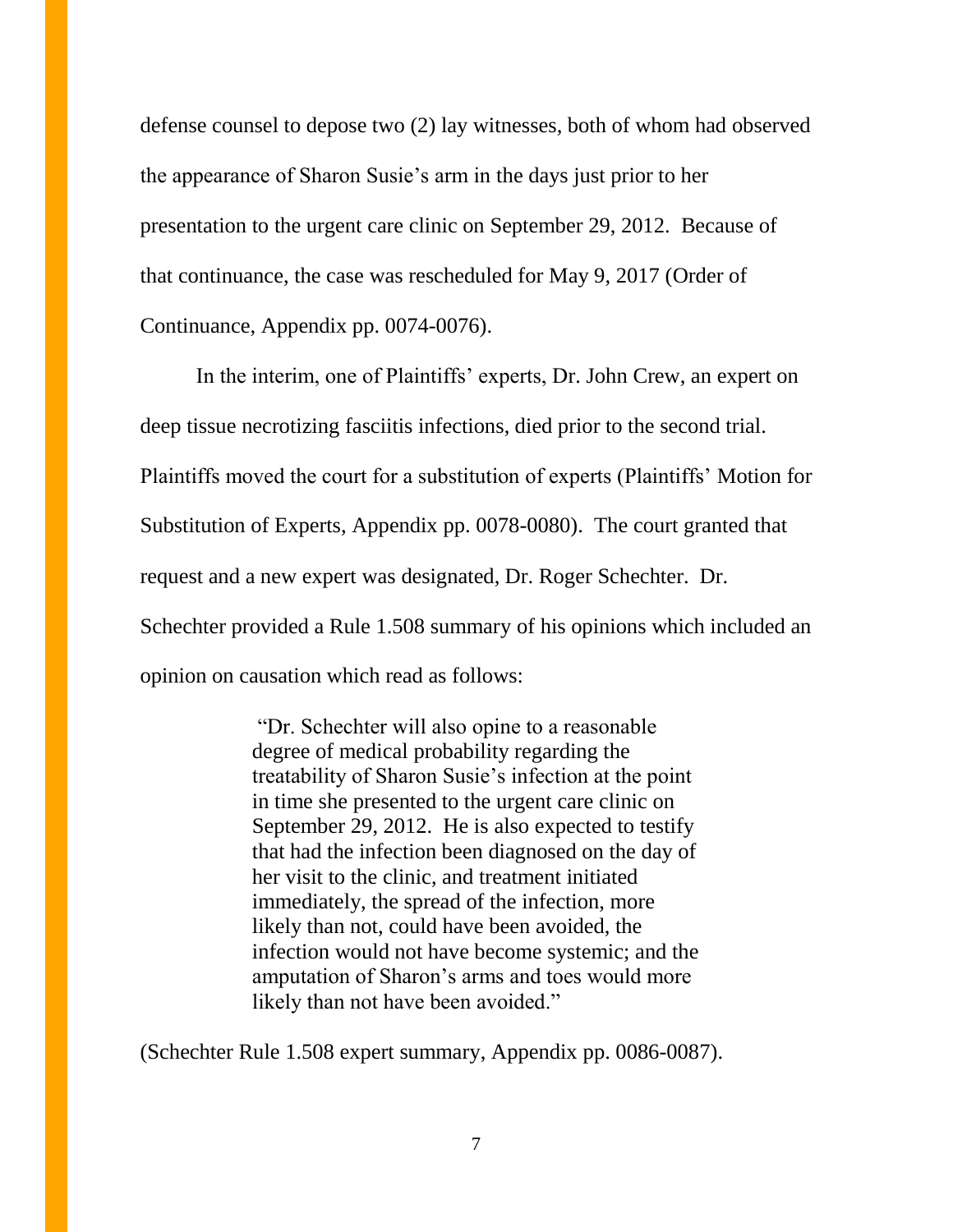Dr. Schechter was also deposed on April 25, 2017 (Schechter deposition, Appendix pp. 0324-0454). In the course of that deposition, Dr. Schechter admitted the obvious. Specifically, he admitted that because of the negligent acts and/or omissions of the healthcare team involved in evaluating and caring for Sharon Susie at the urgent care clinic on September 29, 2012, it would be speculation to opine as to how specifically Sharon Susie would have responded to the immediate and timely administration of antibiotic therapy for her developing infection. **No expert witness could ever testify as to that fact without speculating because the Defendants failed to timely initiate antibiotic medication therapy to Sharon Susie.** 

However, in this case, despite Dr. Schechter's admission as to the obvious speculative nature of opining **specifically** as to how Sharon Susie might have responded to the immediate and timely administration of antibiotic therapy for her progressively developing infection, the record before the trial court and the record before the Court of Appeals establishes an abundance of admissible evidence which takes Sharon Susie's causation case out of the realm of speculation. In resisting this application for further review, Plaintiff Sharon Susie would like to highlight the "building block" approach to establishing the causation case as is clearly contained within the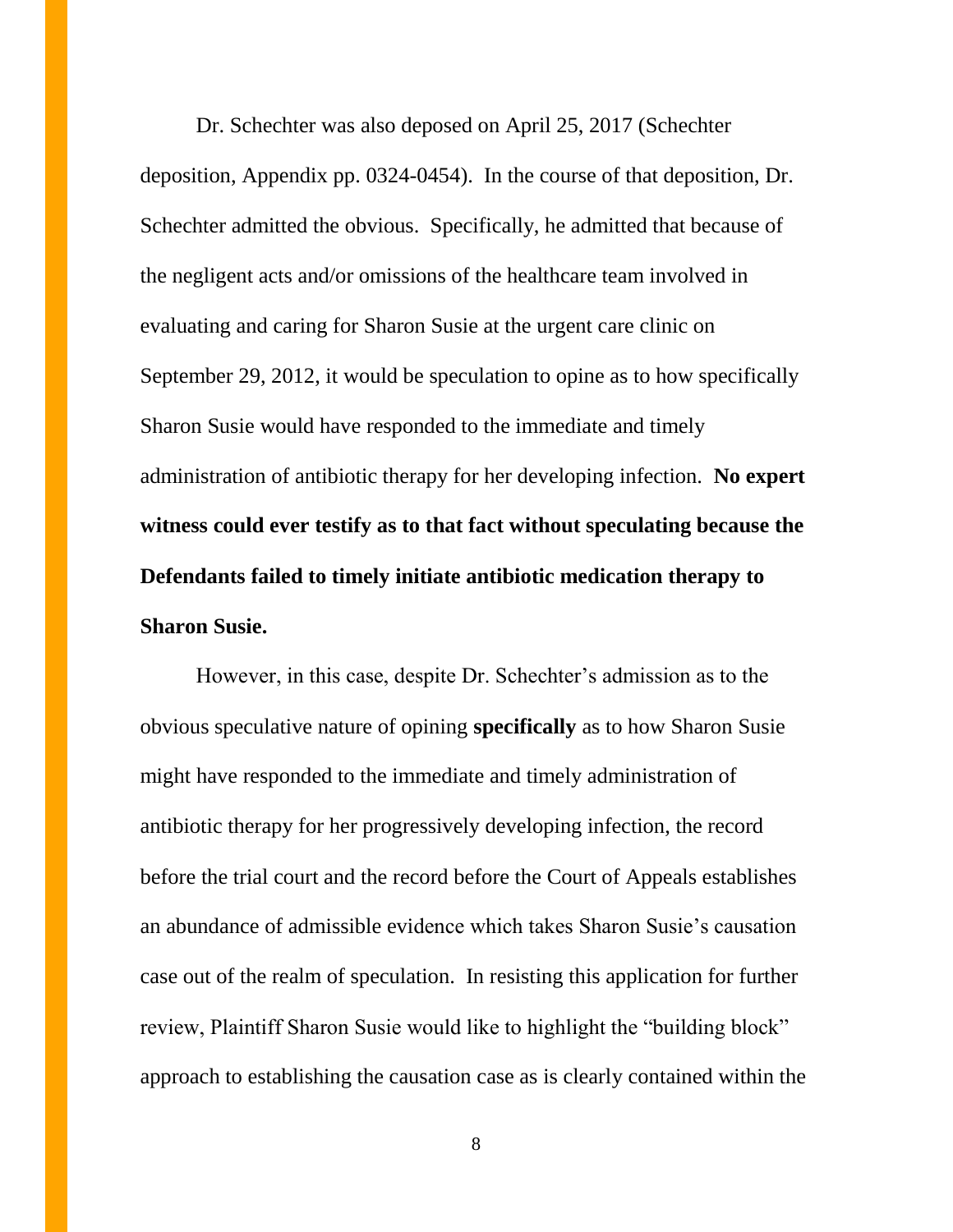trial court record leading up to trial. In highlighting important aspects of Plaintiffs' causation case for this Court to consider, she would respectfully emphasize the fact that she and her counsel have lived with this case for years. In all due respect to Judge Ackerman, it was impossible for him to have a clear command of all aspects of the record which established the causation case like a mosaic. Defendants' motion for summary judgment was filed only five (5) days before the scheduled start of the trial, May 4, 2017. The motion for summary judgment was filed on a Thursday. Judge Ackerman requested that a resistance be put on file by Saturday, May 6, 2017. The motion was scheduled to be heard on the Monday morning before the start of trial the next day, May 8, 2017. While Plaintiffs' counsel filed a thirty-six (36) page resistance on Saturday afternoon at 5:02 p.m., the resistance likewise contained an extensive appendix (170 pages) supporting the causation case outlined in the resistance. Through no fault of Judge Ackerman, given the short window of opportunity to absorb all of the information provided in her resistance, Plaintiff Sharon Susie respectfully suggests that Judge Ackerman did not appreciate the significance of some of the testimony generated through depositions of treating physicians and some of the testimony generated through depositions of Defendants' retained experts with regard to the causation case. The focus of both Judge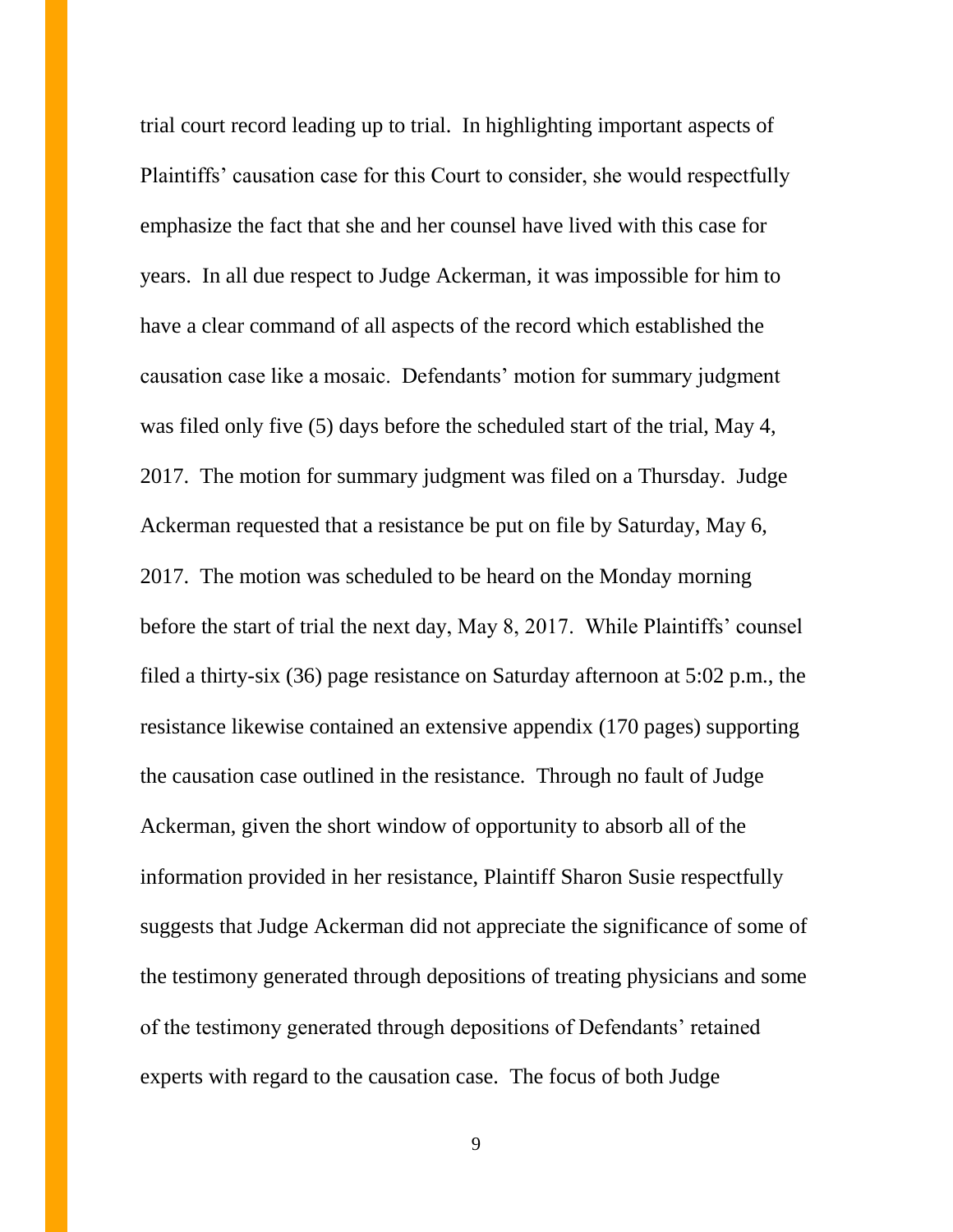Ackerman and Judge McDonald, in his dissent in the Court of Appeals' decision which reversed Judge Ackerman's grant of the motion for summary judgment, is almost exclusively on the sworn testimony of Dr. Roger Schechter, Plaintiffs' retained expert. There is very little, if any consideration, of the other aspects of the causation case which was methodically put together through a series of some 13 depositions leading up to trial.

Before embarking upon the details of the trial court record which distinguish Plaintiff Sharon Susie's causation case from some of the causation cases considered within the case law cited as support for Defendants' application for further review, Plaintiff Sharon Susie would like to remind this Court of a quote contained in its decision entitled *DeBurkarte v. Louvar*, 393 N.W.2d 131, 135-38 (Iowa 1986). In discussing the causation concept in medical negligence cases, this Court quoted from a case entitled *Hicks v. United States*, 368 F.2d 262, 232 (4<sup>th</sup> Cir. 1966) as follows:

> When a defendant's negligent action or inaction has effectively terminated a person's chance of survival, **it does not lie in the defendant's mouth to raise conjecture as to the measure of the chances that she has put beyond the possibility of realization**. If there was any substantial possibility of survival and defendant has destroyed it, she is answerable. Rarely is it possible to demonstrate to an absolute certainty what would have happened **in circumstances that the**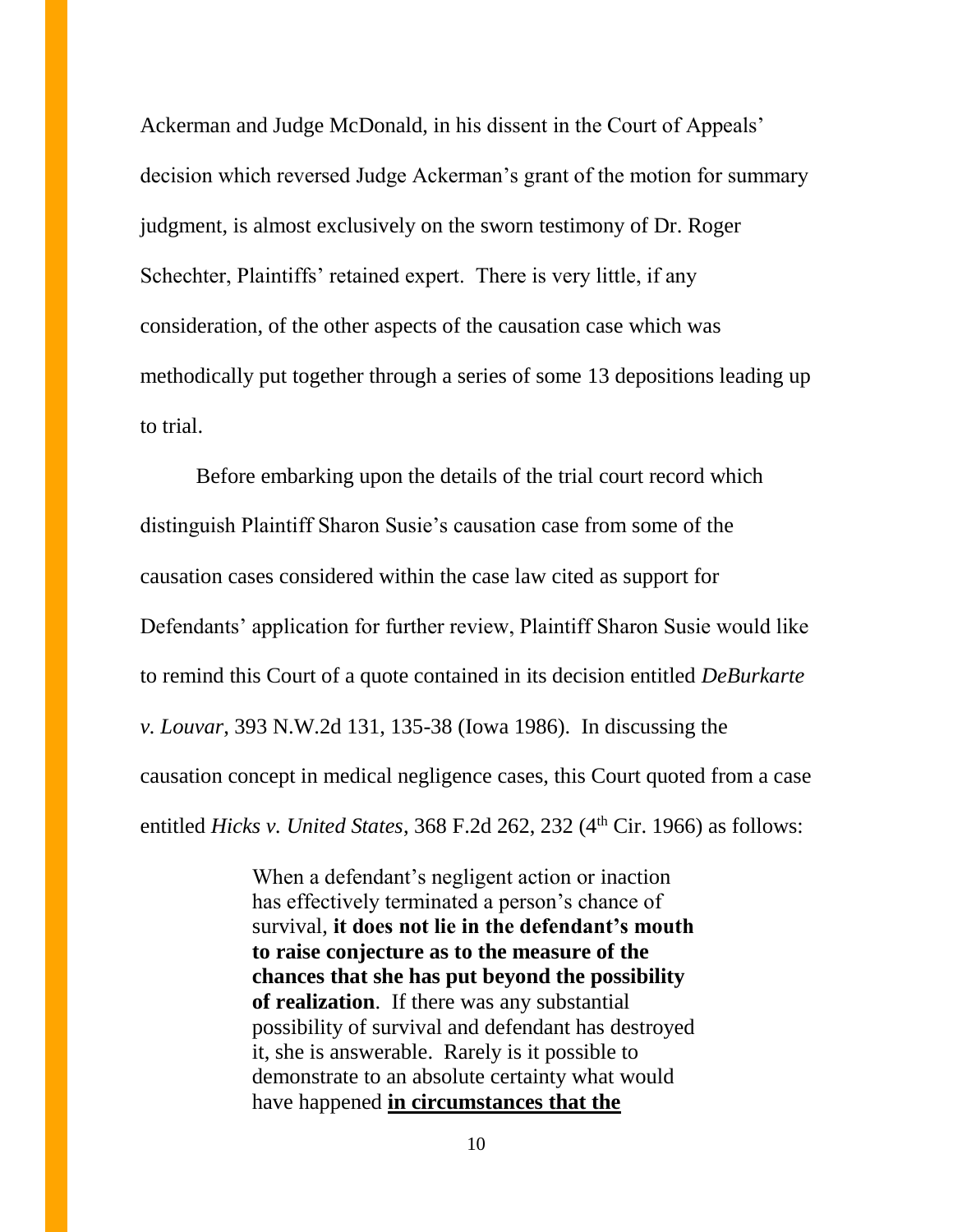**wrongdoer did not allow to come to pass**. The law does not…require the plaintiff to show to a *certainty* that the patient would have lived had she been hospitalized and operated on promptly.

*Id.*

In Sharon Susie's case, the very things that the Defendants failed to do left Sharon Susie's medical records void of the very types of information which an expert would routinely rely on in order to establish the causation case. Notwithstanding that fact, in Sharon Susie's situation, there are a multitude of well-established medical facts which elevate her case out of the realm of pure speculation. Yes, it is speculative to opine exactly how Sharon Susie's body would have reacted to the timely and aggressive administration of antibiotic medication therapy in response to her infection, but **given the type of bacteria which caused this infection,** a jury to find causation at a level of certainty or higher that is required by the Iowa case law. Sharon Susie's "building block" approach to her causation case can be summarized as follows:

#### **1. The bacterial agent responsible for the cellulitis (skin infection) which progressed to a deep tissue necrotizing fasciitis.**

The bacterial culprit for Sharon Susie's infection was *Group A strep bacteria*. **It was not some rare, antibiotic resistant bacteria** for which the doctors have little or no response. *Group A strep*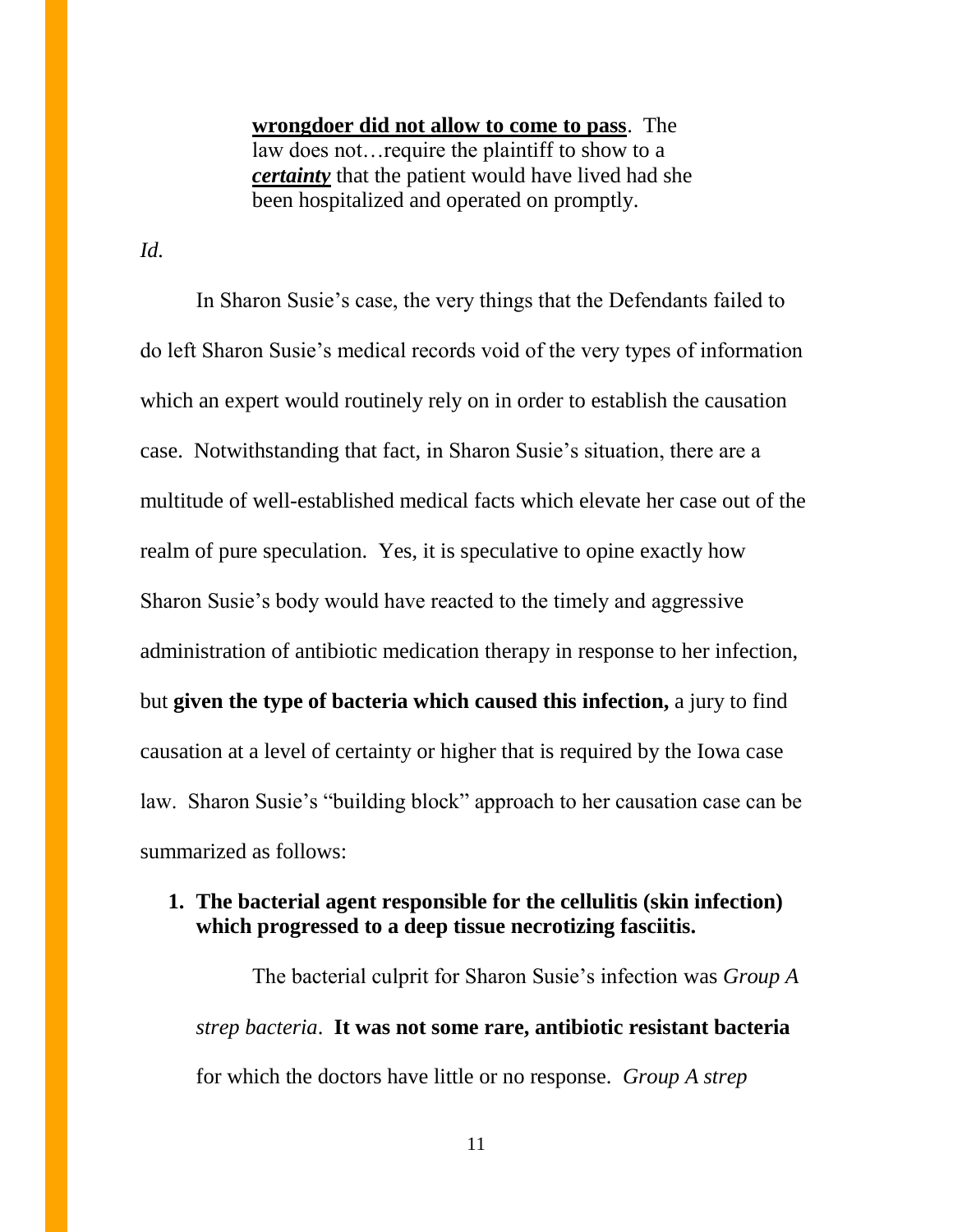*bacteria* is an extremely common type of bacteria. It is the bacteria responsible for strep throat. It is the bacteria that is responsible for millions of cellulitis or skin infections diagnosed annually in this country (Vemuri deposition pp. 42:25-44:22, Appendix p. 0247; Lamptey deposition pp. 79:14-80:10, Appendix p. 0234).

The importance of the fact that the source of Sharon Susie's infection was Group A strep bacteria is obviously found in the fact that Group A strep bacteria is successfully treated with a multitude if different antibiotics for millions of patients in the United States on an annual basis. (Lamptey deposition pp. 39:13-40:6, Appendix pp. 0223-0224; Vemuri deposition p. 9:10-25, pp. 11-14, pp. 43:11-44:5, Appendix pp. 0239, 0240, 0247). In fact, statistics from the Centers for Disease Control (CDC) which Dr. Vemuri, the defendants' retained infectious disease expert, agreed with estimates the total of Group A Strep infections in this country at **10 million (throat and skin infections—cellulitis). Because of the extreme sensitivity of that bacteria to a myriad of antibiotics, only 9,000 to 11,500 progress to invasive deep tissue infections like what Sharon Susie experienced. That is less than 1/10th of one percent. (Vemuri deposition, pp. 43-44, Appendix p. 0247)**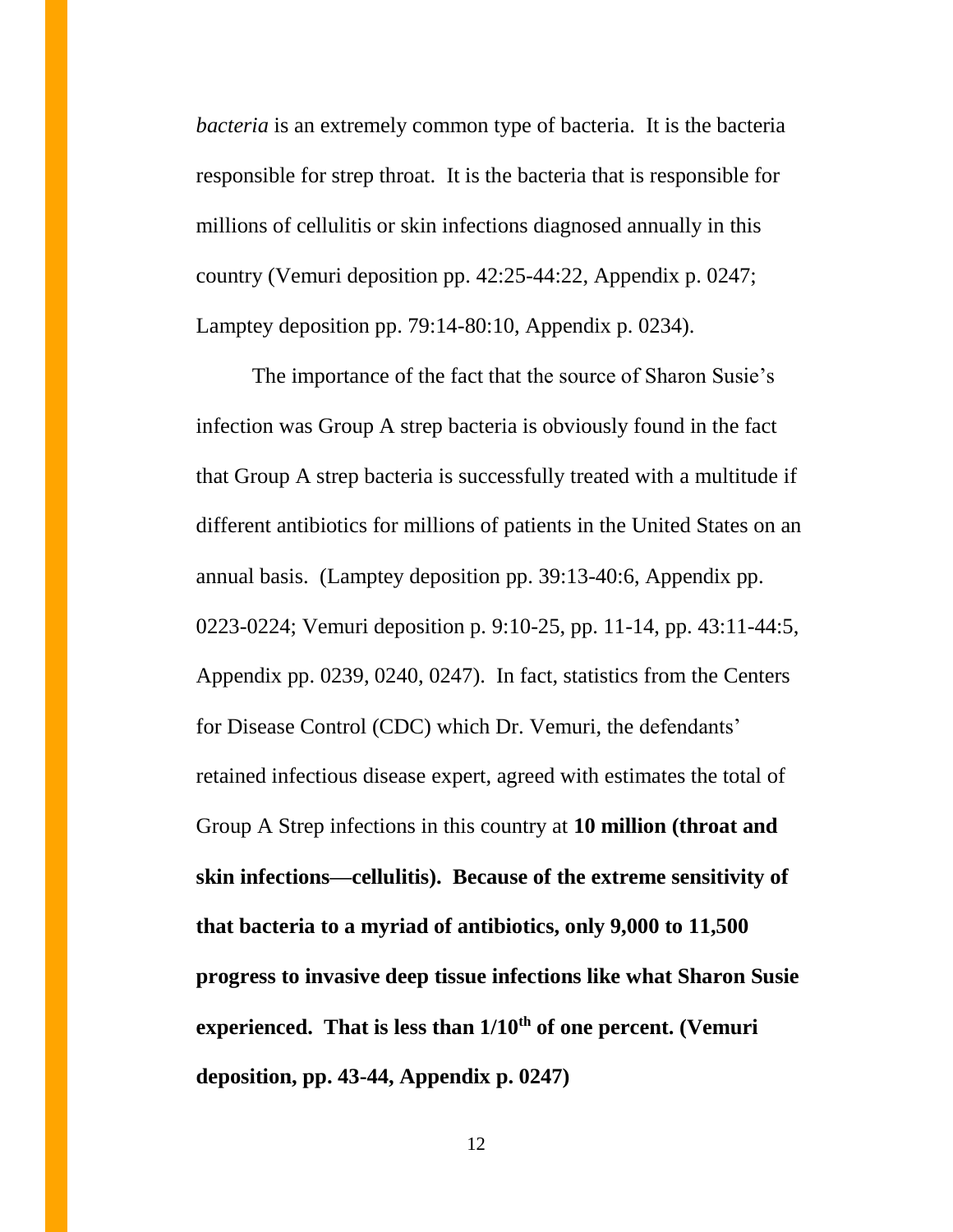### **2. Group A strep bacteria is very susceptible to a wide number of antibiotics.**

Sharon Susie was seen at the urgent care clinic on September 29, 2012 (Appendix pp. 0456-0459). After becoming increasingly ill at home that evening and into the early morning hours of September 30, 2012, she presented to the emergency room the next day. When she presented, she was in septic shock. Cultures were done of her infectious wound and the bacteria was isolated as Group A strep bacteria (Exhibit 31, Appendix pp. 0460-0462). Antibiotic sensitivity evaluations were done at the same time and it clearly demonstrated that this particular strain of Group A strep bacteria was highly sensitive to some eleven (11) different types of antibiotics, including Anthocyanin, Chloramphenicol, Ceftriaxone, Clindamycin, Cefotaxime, Cefepime, Erythromycin, Levofloxacin, Penicillin, Tetracycline, and Vancomycin (Exhibit 31, Appendix p. 0460). In other words, had antibiotics been commenced at the Urgent Care Clinic the day before, there is no reason to believe that Sharon Susie's infection could have been brought under control.

**3. It is not uncommon for a cellulitis or skin infection to progress downward into the deeper tissues where it can develop into a lifethreatening necrotizing fasciitis.**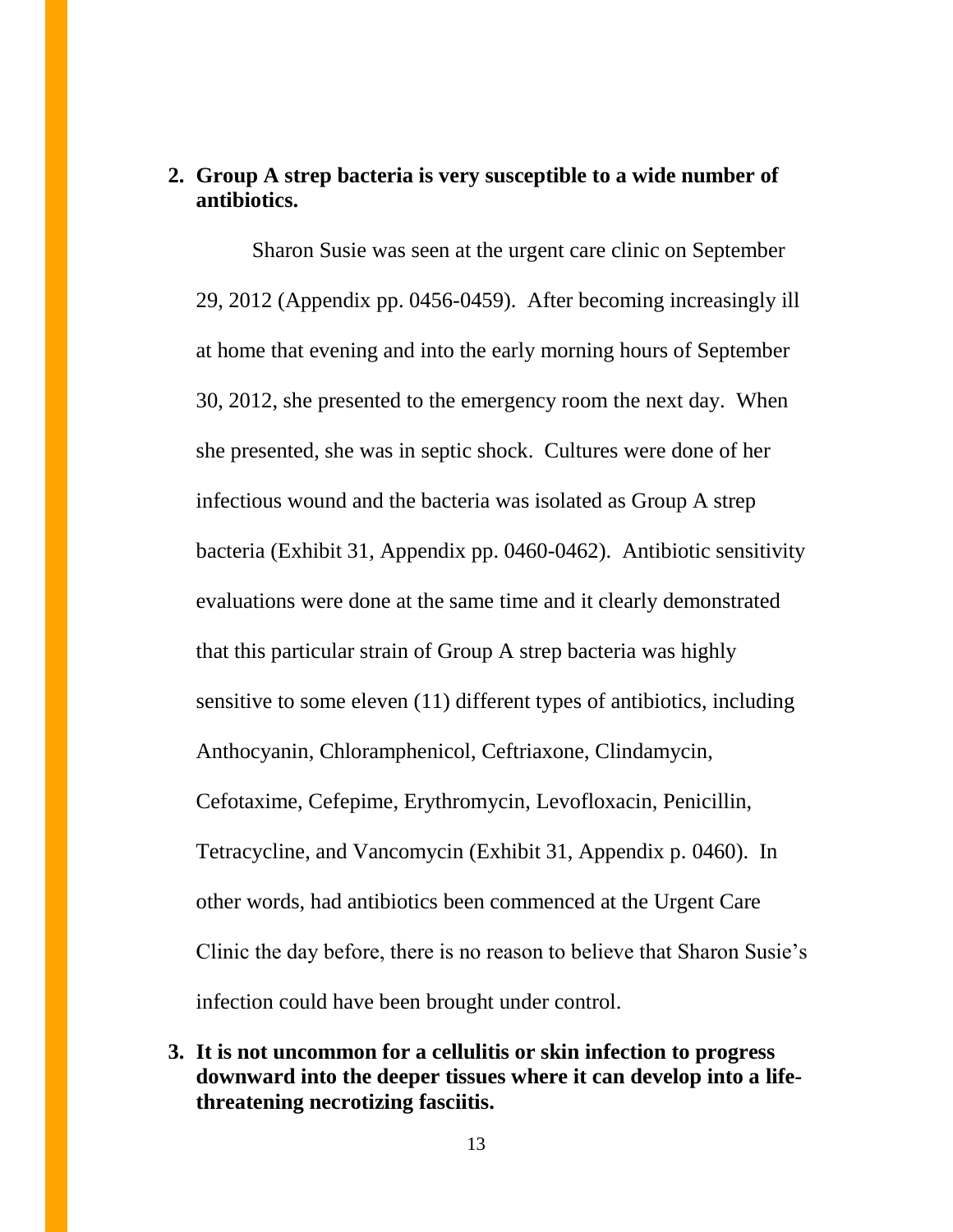Dr. Daniel Lamptey was Sharon Susie's treating infectious disease specialist. Dr. Ravi Vemuri was Defendants' retained infectious disease expert. Dr. William Rizk was one of Sharon Susie's treating general surgeons. Of course, Dr. Roger Schechter, a wound care specialist retained by Plaintiff Sharon Susie, was also prepared to testify. All of those experts, in their sworn deposition testimony, confirmed the fact that it was not uncommon for a skin infection, a cellulitis, if not treated, to progress to the deeper tissues of the patient's body where it can then turn into a more serious, life threatening, condition known as necrotizing fasciitis. (Schechter deposition pp. 119-125, Appendix pp. 0442-0448; Lamptey deposition pp. 64-80, Appendix pp. 0230-0234; Vemuri deposition pp. 21, Appendix p. 0242; Rizk deposition pp. 53-54, Appendix pp. 0303- 0304).

**4. When Sharon Susie presented to the urgent care clinic on September 29, 2012, there was no medical evidence documented in the chart suggesting that her infection had progressed to necrotizing fasciitis.**

Dr. Roger Schechter clearly testified that when Sharon Susie was at the urgent care clinic on September 29, 2012, she was not yet **septic**. According to Dr. Schechter, at the urgent care clinic "she did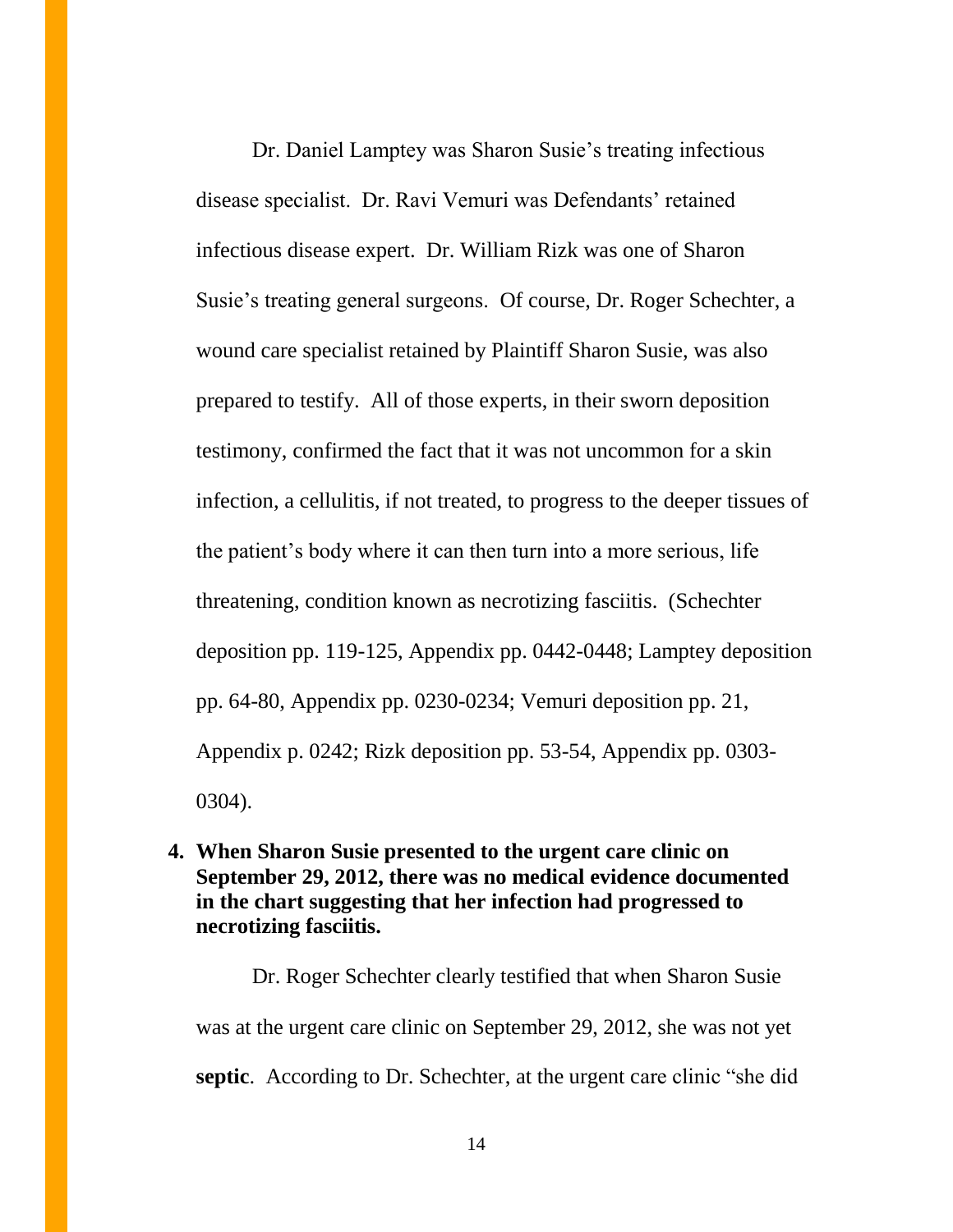not have any of the vital signs that would at that point in time be consistent with such a syndrome [sepsis]." She did not meet the SIRS criteria. SIRS is an acronym for Systemic Inflammatory Response Syndrome which is an inflammatory response to an infection which affects the entire body. (Schechter deposition pp. 101-102, 119-121, Appendix pp. 0424-0425, 0442-0444). Further, according to Dr. Schechter, Group A strep bacteria does not always develop into necrotizing fasciitis (Schechter deposition p. 121-122, Appendix p. 0444-0445). The witnesses that observed her right forearm have described a condition consistent with cellulitis (Sharon Susie deposition pp. 59-64, Appendix pp. 0171-0172; Brian Susie deposition pp. 15-17, 24-28, Appendix pp. 0180-0182, 0184-0188). When she presented at the urgent care clinic, she was "more than likely was experiencing some type of inflammatory response but was not frankly systemic, she did not meet the criteria for systemic inflammatory response syndrome." (Schechter deposition pp. 121- 125, Appendix p. 0444-0448). According to Dr. Schechter, it is the destruction of the blood vessels caused by an overwhelming systemic infection (that is an infarction of the blood vessels in response to necrotizing fasciitis) that would impair the ability of antibiotic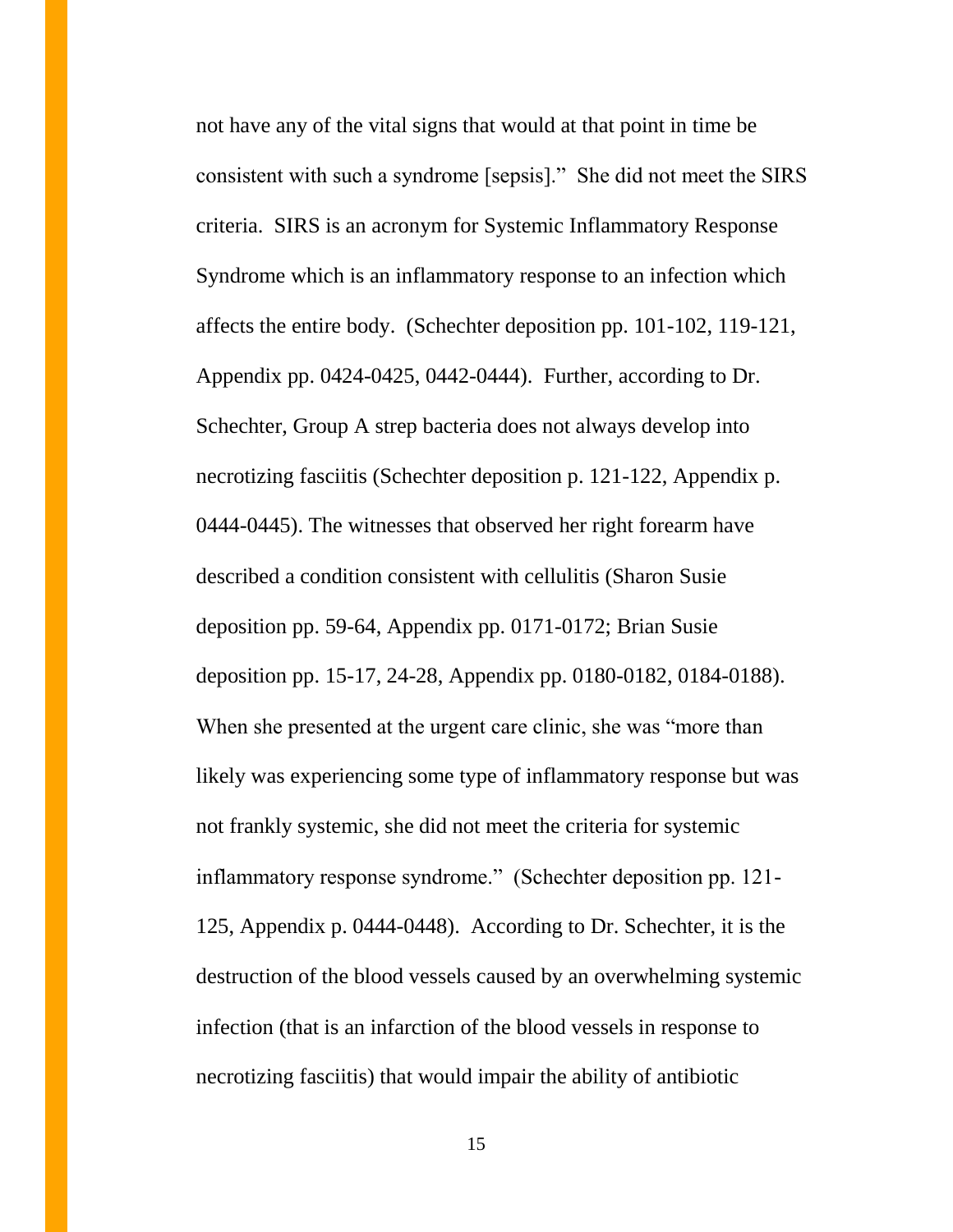administration to effectively treat Sharon Susie's infection.

According to Dr. Schechter, when she was at the urgent care clinic on September 29, 2012, there was very little evidence that her infection had progressed to the point of a full blown systemic response which may have obliterated the blood vessels – that is, the vessels that would carry the antibiotics to treat the infected area were more likely than not still intact when Sharon was at the Urgent Care Clinic which supports the inference that her infection was very treatable at that point in time. (Schechter deposition pp. 121-125, Appendix pp. 0444- 0448).

### **5. Cellulitis caused by Group A strep bacteria is routinely effectively treated with various forms of antibiotics.**

The record before the trial court and the record before the Iowa Court of Appeals was replete with testimony from various experts, including retained experts and treating experts, that if a *Group A strep* cellulitis is timely treated with antibiotics, **a complete recovery is expected**. According to Dr. Schechter, "The standard of care on empiric therapy for somebody who has a suspected soft tissue infection, if that diagnosis had been made and entertained, it is something that would act on gram positive organisms [like Group A strep bacteria]. That's the very first line…you're looking at an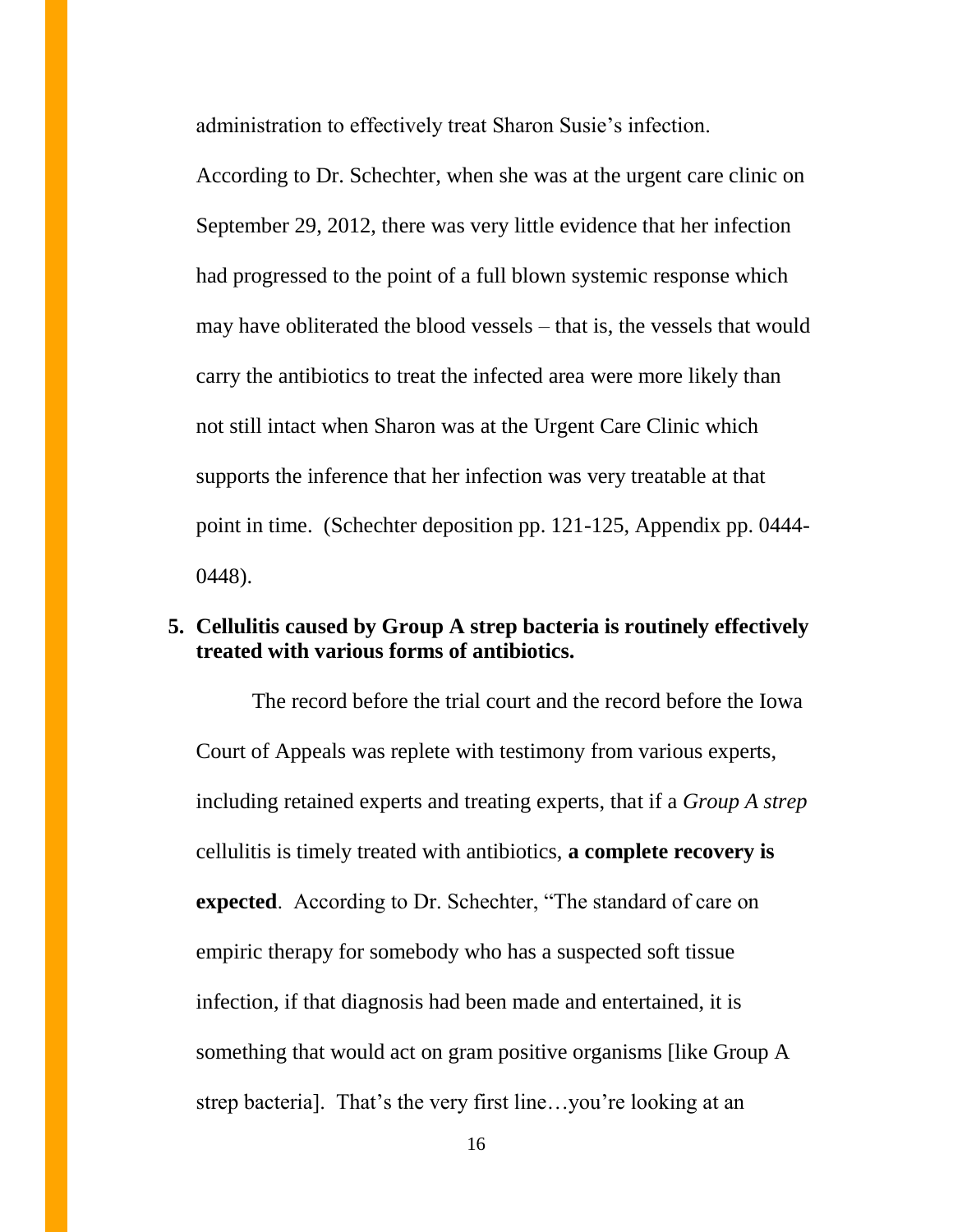organism that's actually **uniquely sensitive** to most drugs for gram positive organisms." (Schechter deposition p. 128, Appendix p. 0451).

Dr. Lamptey felt the source of the bloodstream infection which was present when Sharon Susie presented to the emergency room was "felt to be from severe skin and soft tissue involving the right upper extremity." (Lamptey deposition pp. 41-42, Appendix p. 0225). According to Dr. Lamptey, cellulitis can make patients ill, but cellulitis does not ordinarily make a patient as ill as what Sharon Susie was when she came to the emergency room on September 30, 2012. (Lamptey deposition pp. 64-65, Appendix pp. 0230-0231). According to Dr. Lamptey, **if you begin antibiotics for what appears to be a cellulitis, you would expect a** *complete recovery* **for that patient**. (Lamptey deposition p. 70, Appendix p. 0232). In fact, to give some context to that statement, Dr. Vemuri was presented with an article from the Center for Disease Control and Prevention which states that there are over ten million non-invasive Group A strep infections which occur annually in this country. They primarily involve throat and superficial skin infections. Out of the over ten million noninvasive Group A strep infections, only nine thousand to eleven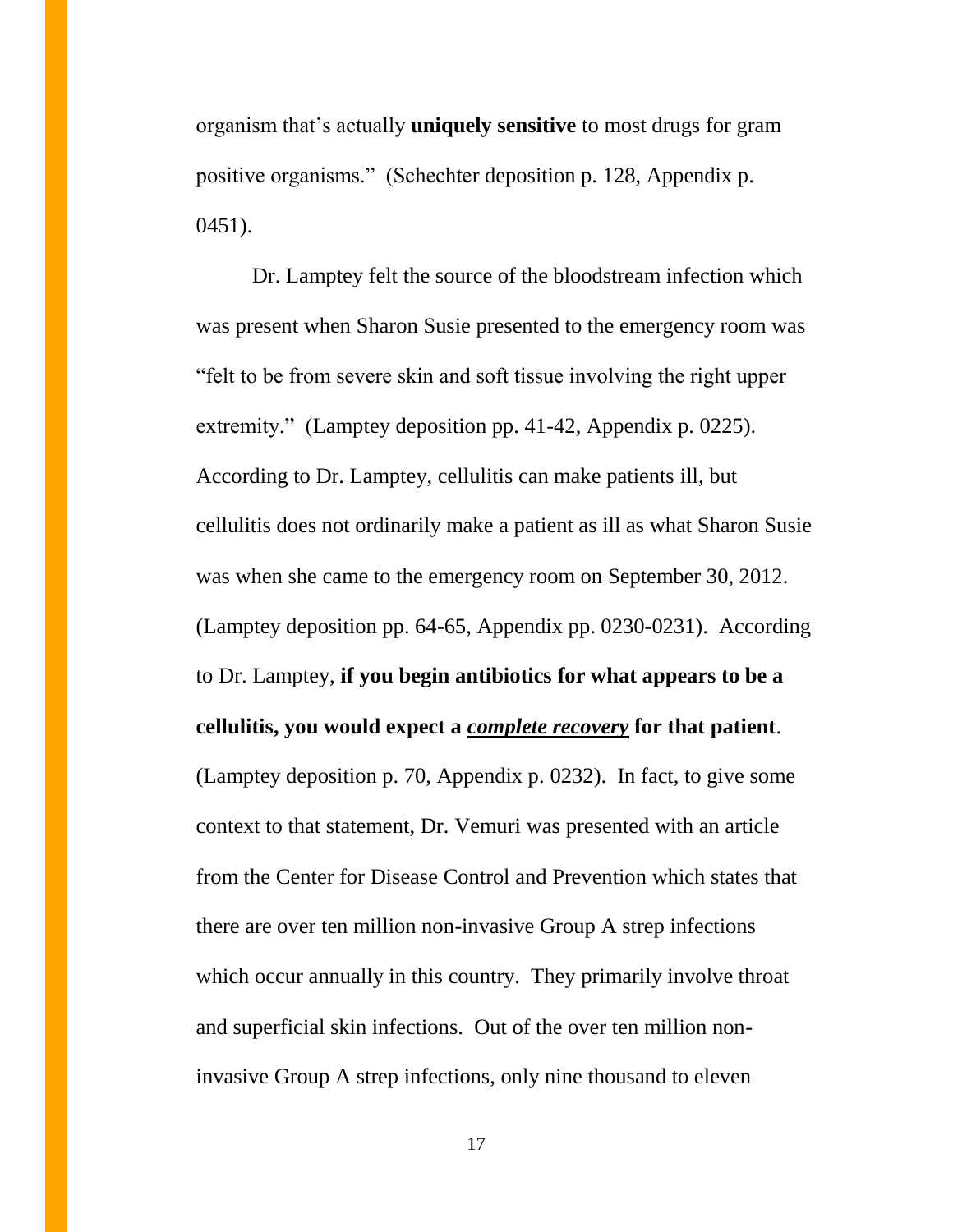thousand five hundred progress to invasive infections of the deep tissue, including necrotizing fasciitis (Vemuri depo 43-44, Appendix p. 0247; see also CDC publication entitled *Group A Strep for Clinicians* dated May 1, 2014, Appendix pp. 0463-0464; see also Lamptey deposition pp. 79-80, Appendix p. 0234). Clearly, Plaintiffs' causation case was not based on mere speculation. The record would clearly allow the jury to determine that Sharon Susie first presented with a skin infection known as cellulitis which then progressed over the next twenty-four hours into a deep tissue necrotizing fasciitis. Because of the exquisite sensitivity of Group A strep bacteria to a variety of antibiotics, had Sharon Susie been diagnosed with cellulitis at the time of her presentation on September 29, 2012 to the urgent care clinic, and had antibiotics been immediately commenced, from a **statistical basis** as confirmed by the data from the Center for Disease Control, there is an overwhelming probability that this infection would have been stopped in its tracks and Sharon Susie would have not had massive tissue destruction resulting in the amputation of her right arm and eight of her toes. In the words of Dr. Lamptey, if you begin antibiotics for what appears to be a cellulitis, you would expect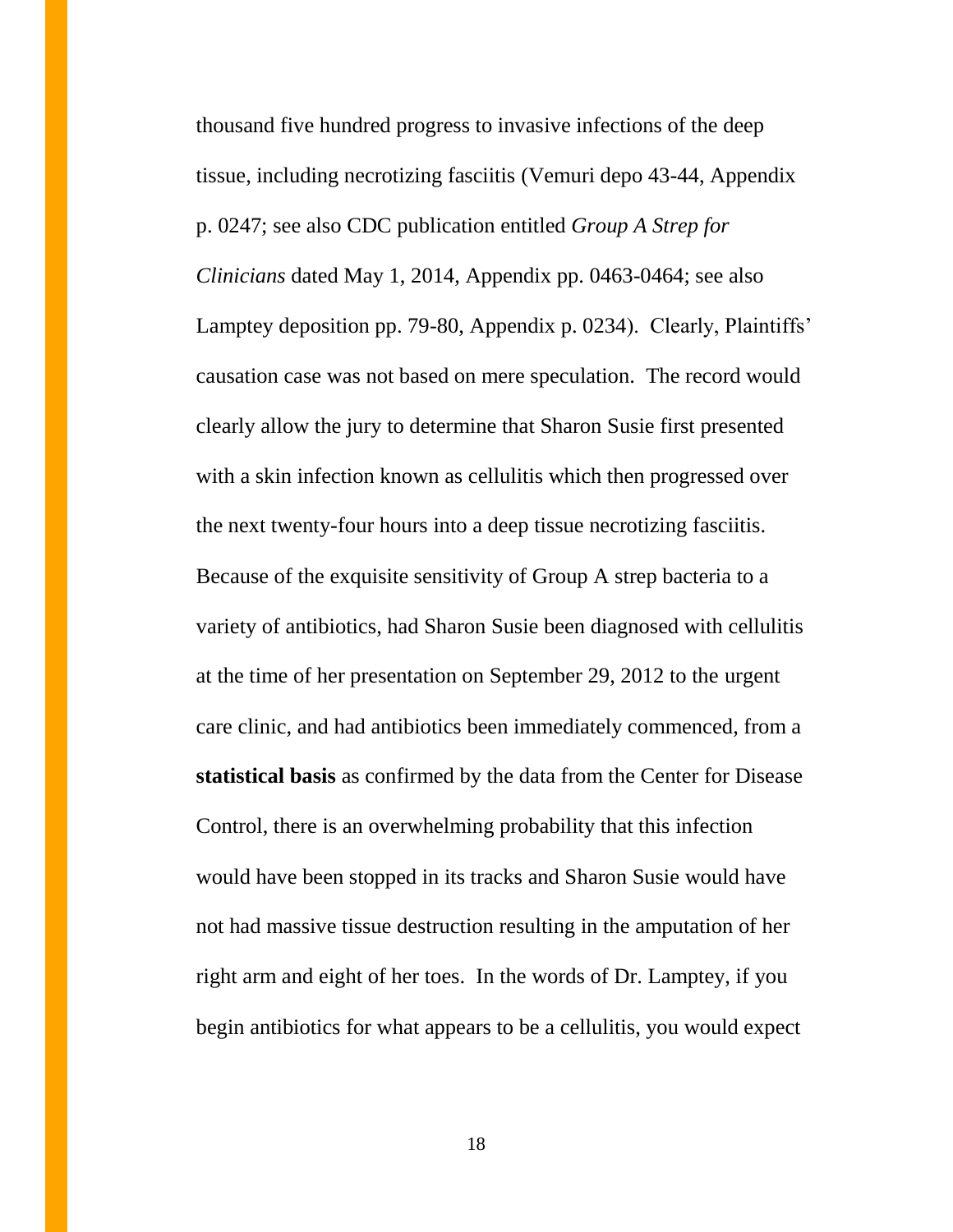a complete recovery for that patient (Lamptey deposition p. 70, Appendix p. 0232).

Dr. William Rizk, Sharon's treating general surgeon, agreed with Dr. Lamptey on that issue, testifying that if you get antibiotics on board early, they usually work for soft tissue cellulitis (Rizk deposition p. 53, Appendix p. 0303). Even the Defendants' own retained expert added significant strength to the causation argument. Dr. Vemuri describes cellulitis as the bread and butter of his infectious disease practice (Vemuri deposition p. 12, Appendix p. 0239). He routinely diagnoses cellulitis without even doing blood work (Vemuri deposition p. 13, Appendix p. 0240). He routinely diagnoses a cellulitis condition from his visual observation and from palpation of the area and he routinely treats it with antibiotics (Vemuri deposition p. 13, Appendix p. 0240). Dr. Vemuri testified that there are three classic features of a cellulitis infection: "redness, warmth and tenderness." (Vemuri deposition p. 12, Appendix p. 0239). He acknowledges that a cellulitis can progress downward into the deeper tissue and develop into necrotizing fasciitis (Vemuri deposition p. 21, Appendix p. 0242). **Dr. Vemuri agrees that complete recoveries routinely occur for a soft tissue cellulitis where antibiotics are timely administered** (Vemuri deposition p. 37, Appendix p. 0246).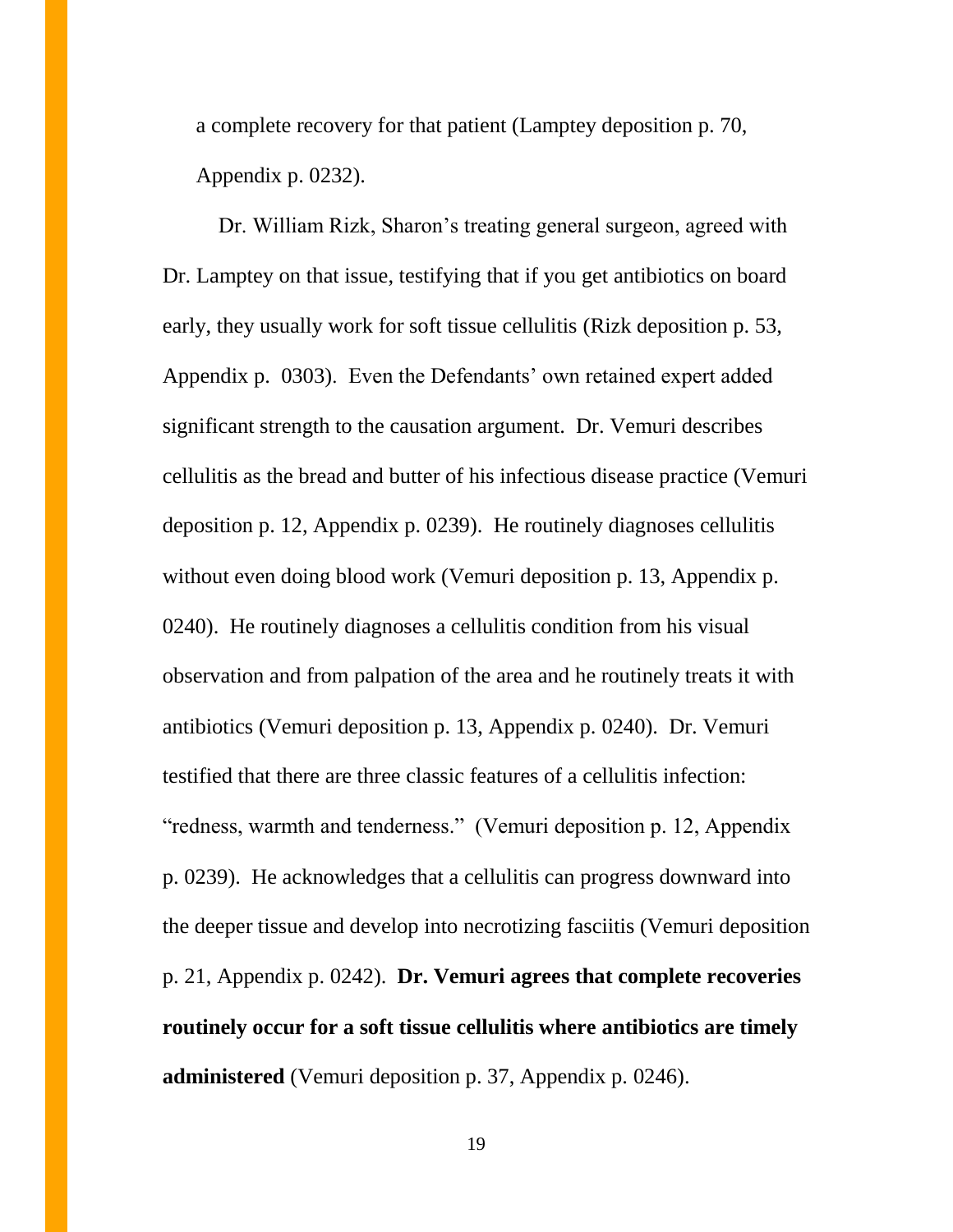In all due respect to the Defendants, in their application for further review, there is little or no discussion of the sworn deposition testimony of the numerous treating physicians who were deposed in this case; or the sworn deposition testimony of Defendants' own retained experts. The focus is almost exclusively on the testimony of Dr. Roger Schechter. No mention is made of the CDC statistics with regard to Group A strep bacterial infections and the overwhelming success that physicians in the field have treating those infections with a multitude of antibiotics. According to the Defendants in their application for further review, a quote from Dr. Schechter, **taken out of context**, was argued to be dispositive of the causation issue in this case. Specifically, Defendants quoted Dr. Schechter's deposition at page 100, Appendix p. 0423 as follows: "I'm not here to say [Plaintiff's] arm was cut off because of [Defendant] Sarah Harty." In all due respect, the complete answer of Dr. Schechter to that question reads as follows:

- Q. Or are you here to say that Sharon Susie's arm was cut off because of Sarah Harty?
- A. I'm not here to say her arm was cut off because of Sarah Harty. **I'm here to say that she became ill and septic because she wasn't given a thorough enough evaluation and follow up."**

To suggest that that line of Dr. Schechter's testimony, taken out of context, should be dispositive of the causation issue in this case is entirely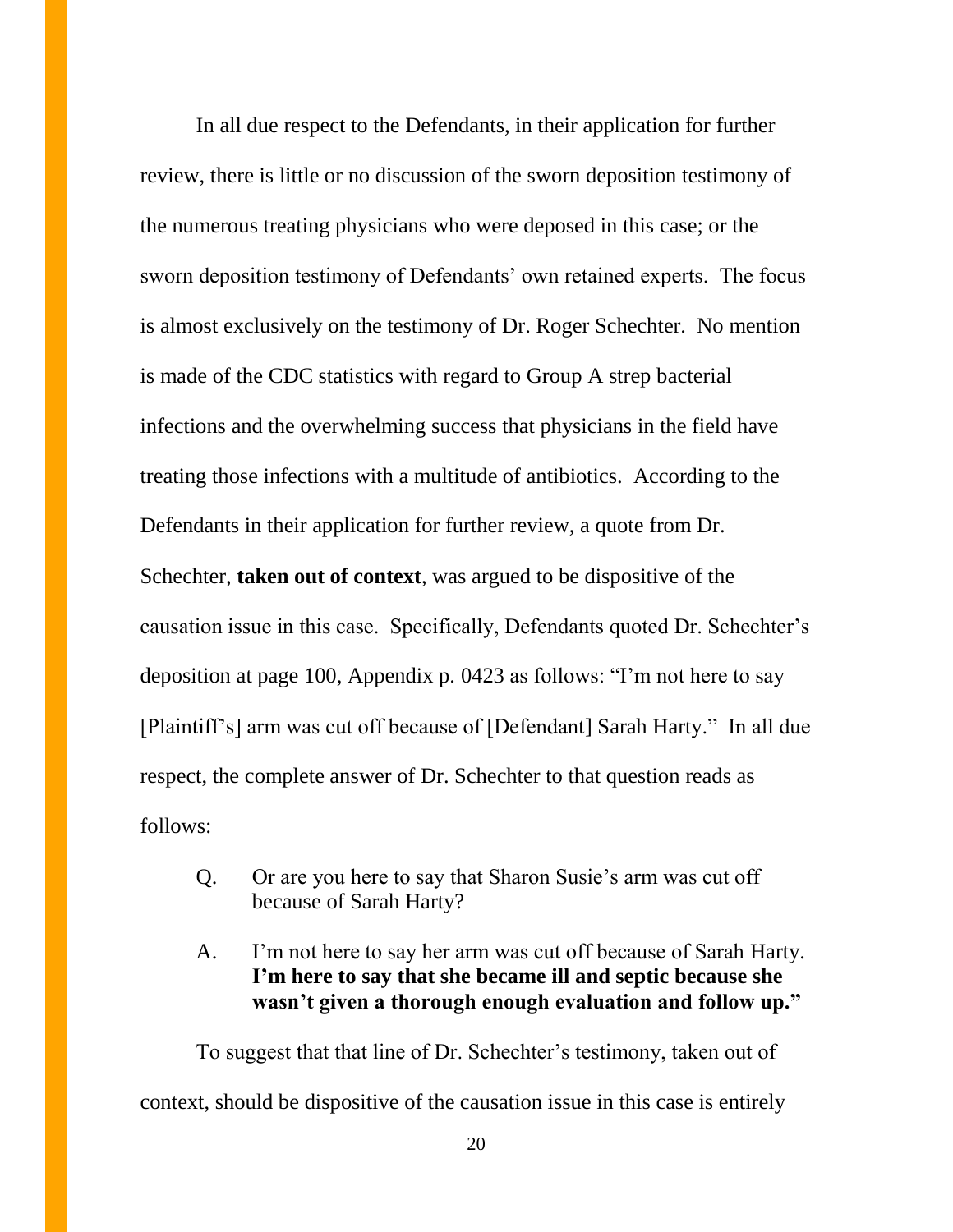consistent with filing an application for further review without referencing whatsoever the sworn deposition testimony of all medical experts who offered important testimony on the causation issue. This case is clearly distinguishable from a medical negligence case where the only evidence on causation is that the earlier the treatment, the better the expected outcome. In this case, unlike the case cited by Defendants in their application for further review, Plaintiff Sharon Susie provided so much more information as detailed above. This jury would have known of the bacterial culprit for her infection; this jury would have known that the infection started as a skin infection or cellulitis; this jury would have known that cellulitis infections are overwhelmingly successfully treated when their caused by Group A strep bacteria as long as antibiotics are brought on board at the earliest opportunity. This jury would have seen the Defendants attempt to have its cake and eat it too. Stated another way, the Defendants want to argue that she was not sick enough to diagnose a cellulitis infection when she was at the urgent care clinic on September 29, 2012 out of one side of their mouth. However, on the other side of their mouth, they want to argue that this infection had progressed so dramatically on September 29, 2012 that any antibiotic administration would have been totally ineffective at preserving the massive tissue loss that Sharon Susie experienced. The evidence in this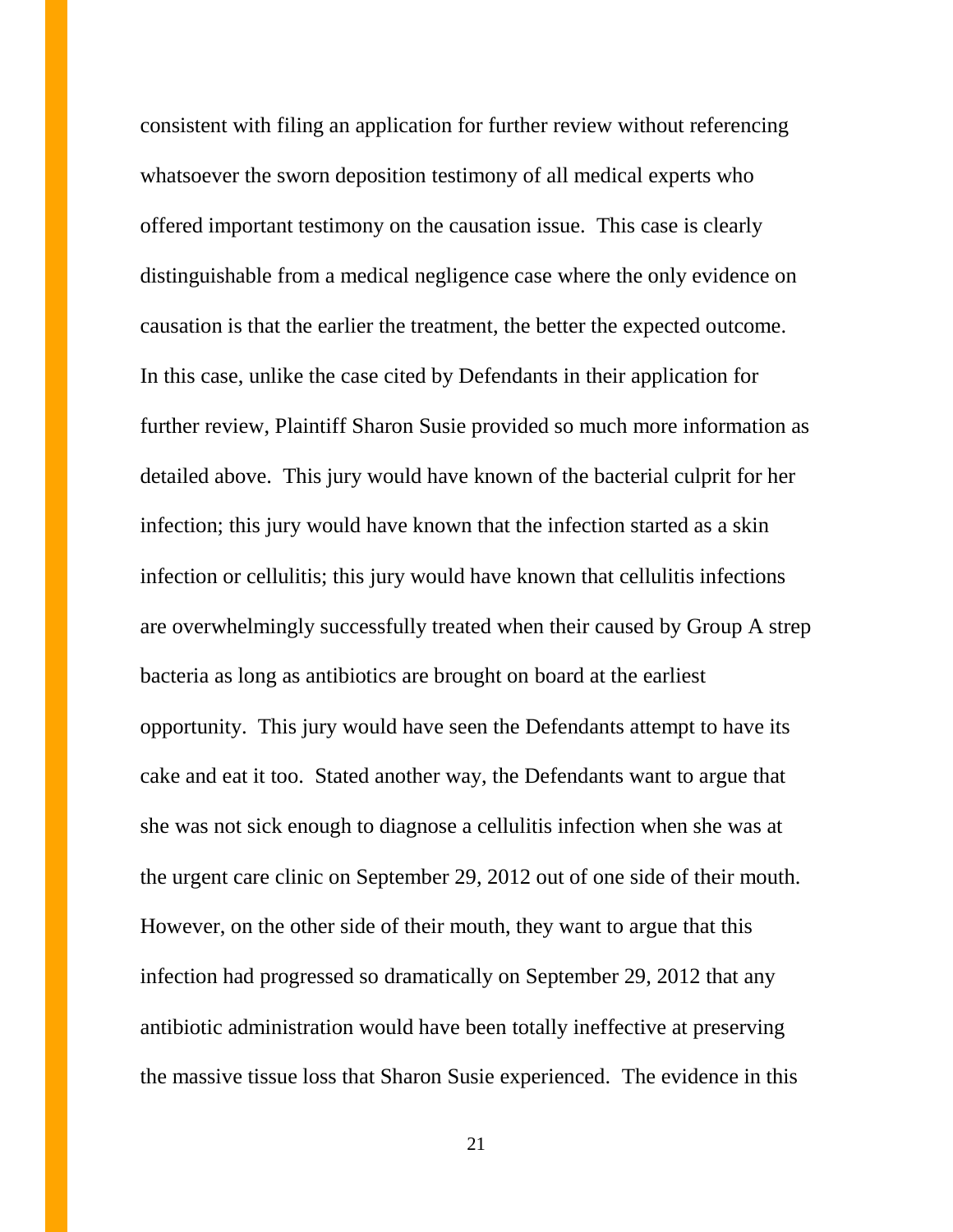case would have demonstrated the fallacy of that argument and would have demonstrated logical building block causation case.

The majority opinion of the Court of Appeals was well reasoned and effectively considered the lower court record. The reversal is absolutely justified, particularly when this Court considers the fact that when a hearing was held on Defendants' motion for summary judgment the day before the trial started, Judge Ackerman's initial impression was that there was enough evidence to submit a loss of a chance theory to the jury; it is only when he suggested that the parties take the issue up on appeal and was informed that it was not an appeal by right because there would still be a portion of the case pending, that he reversed his position and granted summary judgment on all issues. Sharon Susie deserves her day in court. The Court of Appeals majority opinion thoroughly analyzed the record and agreed that she deserves her day in court. This application for further review ought to be denied.

### **II. When closely reviewing the factual record in support of Plaintiff Sharon Susie's causation case, it is clear that the cases upon which the Defendants rely in their application for further review are clearly distinguishable and provide no valid reason for this Court to grant Defendants' application for further review.**

It is important to emphasize that in Defendants' application for further review, it devotes but one paragraph to the sworn deposition testimony of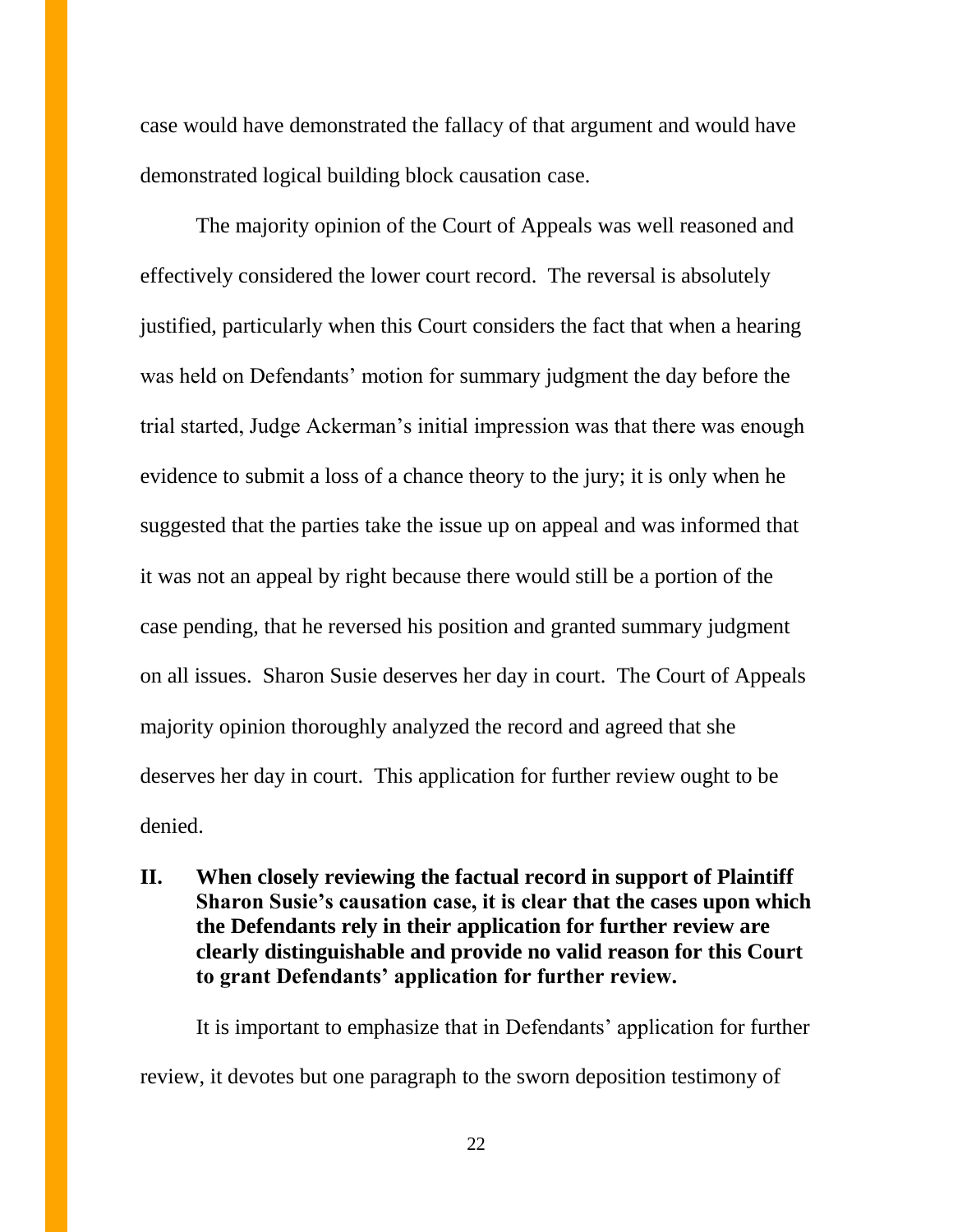Dr. Daniel Lamptey, an infectious disease treating expert of Sharon Susie, Dr. Rizk, a treating general surgeon of Sharon Susie and Dr. Ravi Vemuri, the retained infectious disease expert of the Defendants. In that paragraph, the Defendants jump on four (4) words from the Court of Appeals' decision – "If caught early enough." (Defendants' application for further review, pp. 22-23). The failure of the Defendants to discuss at length the sworn expert testimony of those three (3) additional medical experts is understandable. Clearly, as discussed in detail above, when the testimony from those doctors are reviewed closely, there is simply no question that this record provides a well-developed basis for concluding that the causation requirement in this medical negligence case has been developed with sufficient evidence to justify the reversal of the Iowa Court of Appeals. Again, in all due respect, Judge Ackerman focused almost exclusively on the testimony of Dr. Roger Schechter; so did Judge McDonald in his dissent within the Court of Appeals decision.

Both the Defendants in their application for further review and Judge McDonald want to rely heavily on another Court of Appeals' decision entitled *Waddell v. University of Iowa Community Medical Services, Inc., d/b/a University of Iowa Quick Care North Liberty, a/k/a UI Family Care Center North Liberty,* No. 17-0716 (Iowa Ct. App., Sept. 26, 2018). The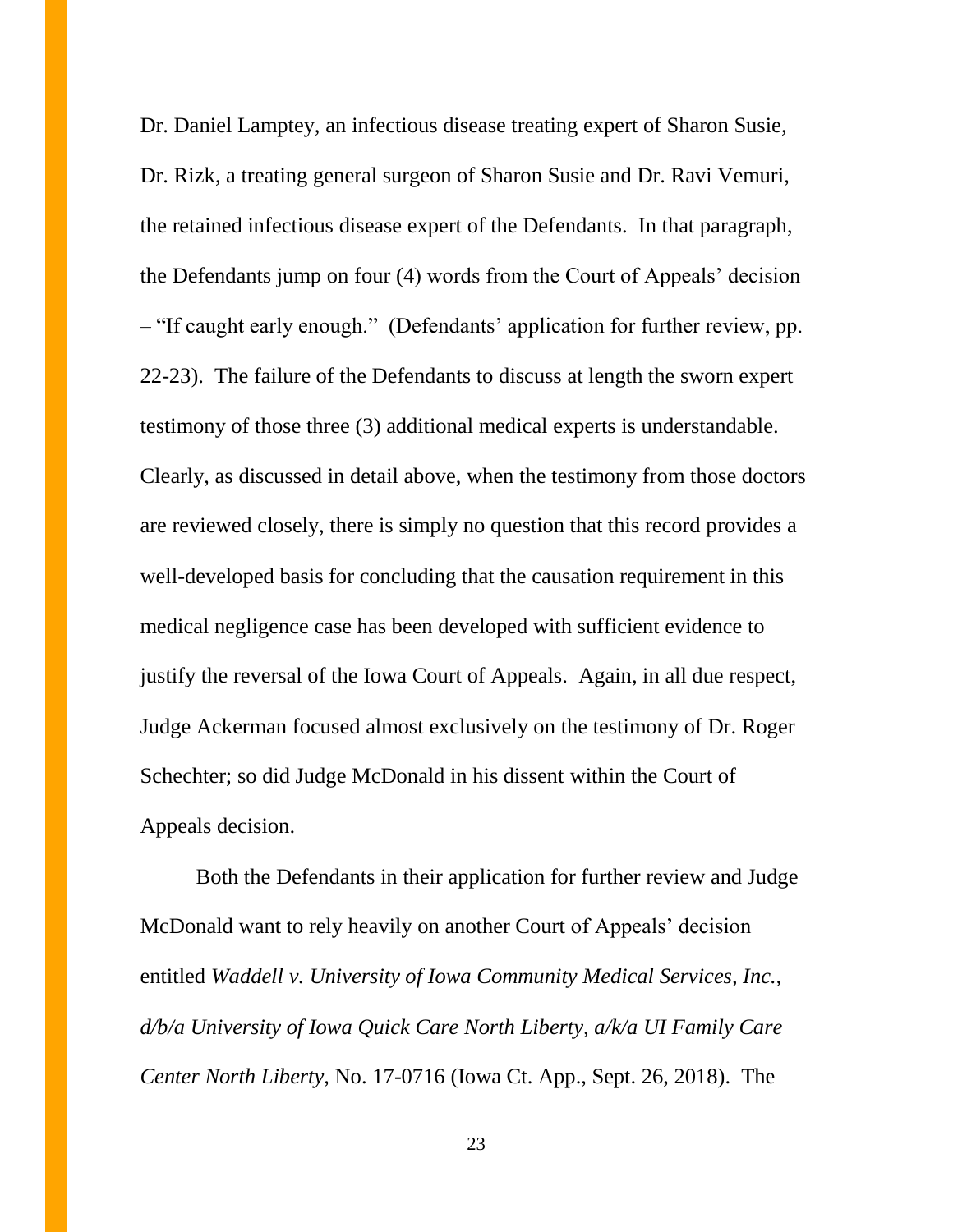*Waddell* case is so clearly distinguishable from the factual record developed on behalf of Sharon Susie that it provides no legal precedent in support of Defendants' application for further review. In the *Waddell* case, the plaintiff only designated a nursing expert and the court concluded that the nursing expert lacked the qualifications to voice a causation opinion. The plaintiff also listed three (3) treating physicians as designated experts. However, as the Court of Appeals noted in its opinion, "They provided no testimony to establish a causal relationship between any alleged breaches by the clinic and Christina's illness, progression, or death. Instead, each doctor testified to the actions and decisions they made in the course of treating Christina [the plaintiff]." In *Waddell*, the plaintiff was diagnosed with cancer and two (2) of the treating physicians for the plaintiff testified that the sooner the treatment began with regard to her cancer, the better the expected outcome.

In the factual record before this Court, however, Plaintiff extensively developed the causation issue by first establishing through treating physicians the bacterial agent that was responsible for Sharon Susie's infection; the fact that her clinical presentation suggested that the infection developed as a cellulitis and then progressed to a deeper tissue where it transformed into a necrotizing fasciitis; the fact that there are approximately ten million *Group A streptococcal* infections diagnosed in this country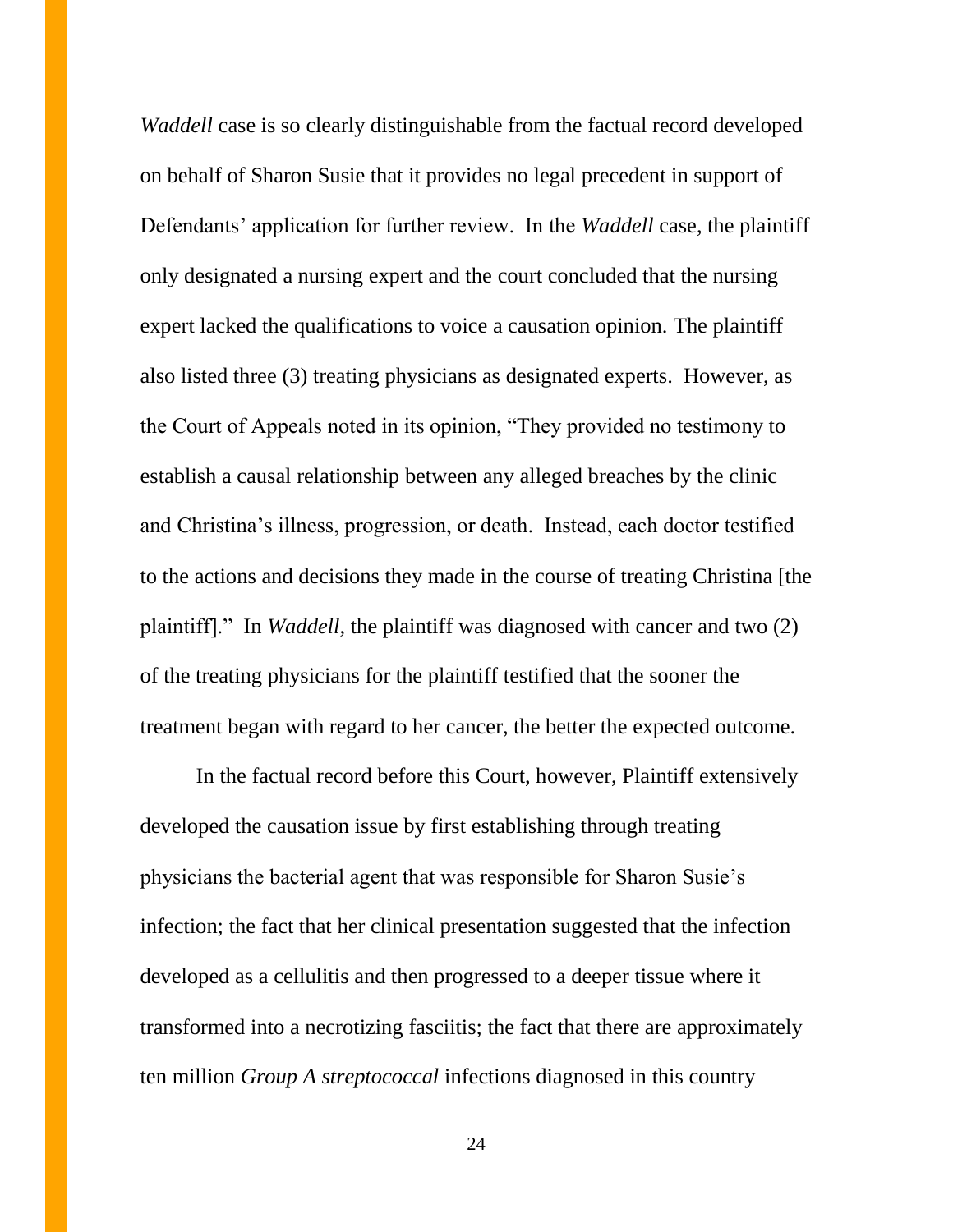annually in the form of strep throat and skin infections; the fact that Group A strep infections are routinely treated with antibiotics; and the fact that out of those ten million infections annually, only a very small percentage progressed to invasive infections such as necrotizing fasciitis. It is no wonder the Defendants chose to virtually ignore the testimony of Drs. Lamptey, Vemuri, and Rizk because when that testimony is examined carefully, the causation case is nowhere close to a case of speculation. It is a case that a jury could reasonably find causation.

Plaintiff does not argue with the premise that expert testimony is necessary to establish causation and that in order to establish causation under Iowa law, something more than mere speculation is required. Something more than mere speculation was clearly developed in this factual record and both Judge Ackerman and Judge McDonald, in his dissenting opinion, chose to ignore vast portions of that record. As such, the Iowa Court of Appeals, in its majority opinion, was justified in reversing the grant of summary judgment and giving Sharon Susie her day in court. In the words of Judge Bauer in his majority opinion: "Looking at *all of the evidence* presented in the Susie's resistance to the motion for summary judgment, rather than just considering Dr. Schechter's deposition as the dissent has done, we conclude that Susie's presented sufficient evidence to generate a jury question on the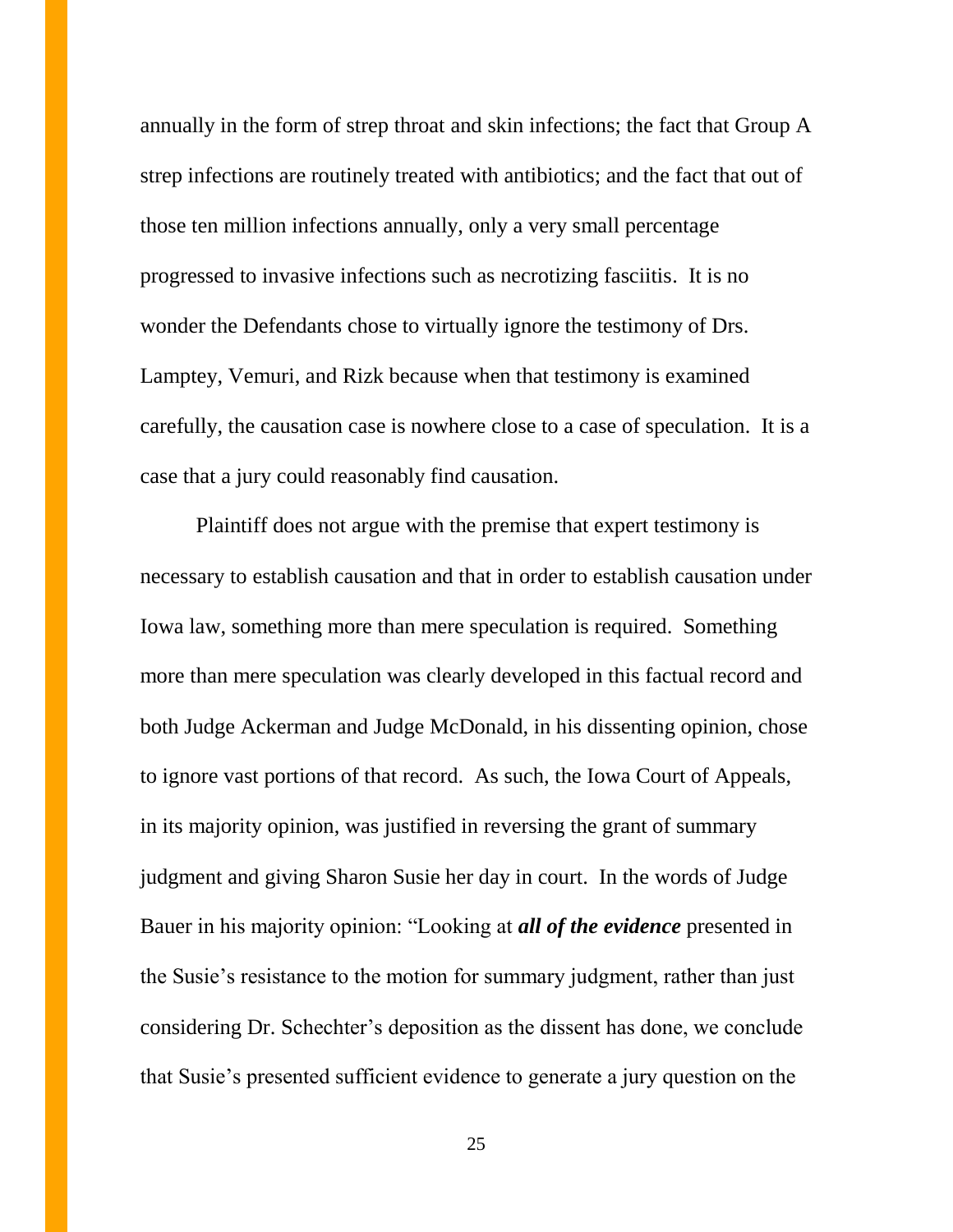issue of causation." (See *Oak Leaf*, 257 N.W.2d 747 (finding evidence of "causal connection necessary to generate a jury question need not come solely from one witness"). We note, in general, "causation is a question for the jury, saved in very exceptional cases where the facts are so clear and undisputed, and the relation of cause and effect is so apparent to every candid mind, that but one conclusion may be fairly drawn therefrom." *Thompson v. Kaczinski*, 774 N.W.2d 829, 836 (Iowa 2009) (citations omitted). We determined the district court improperly granted summary judgment to defendants on the issue of negligence.

### **III. The loss of a chance theory in Sharon Susie's case should clearly have been submitted to the jury.**

It is important to emphasize that even Judge Ackerman had initially concluded that the loss of chance theory should be submitted to the jury. It was only after he suggested that the parties appeal his ruling to get some guidance from our Appellate Court system that he chose to also grant summary judgment with regard to the loss of chance theory so that the appeal would be an appeal of right, not a discretionary appeal. (See transcript of May 8, 2017 hearing, pp. 5-6, Appendix pp. 0153-0154).

Under Iowa law, a loss of chance theory is submissible to a jury even when the loss of chance is less than fifty percent. *Wendland v. Sparks*, 574 N.W.2d 327, 333 (Iowa 1998). Judge Bauer acknowledged that fact in his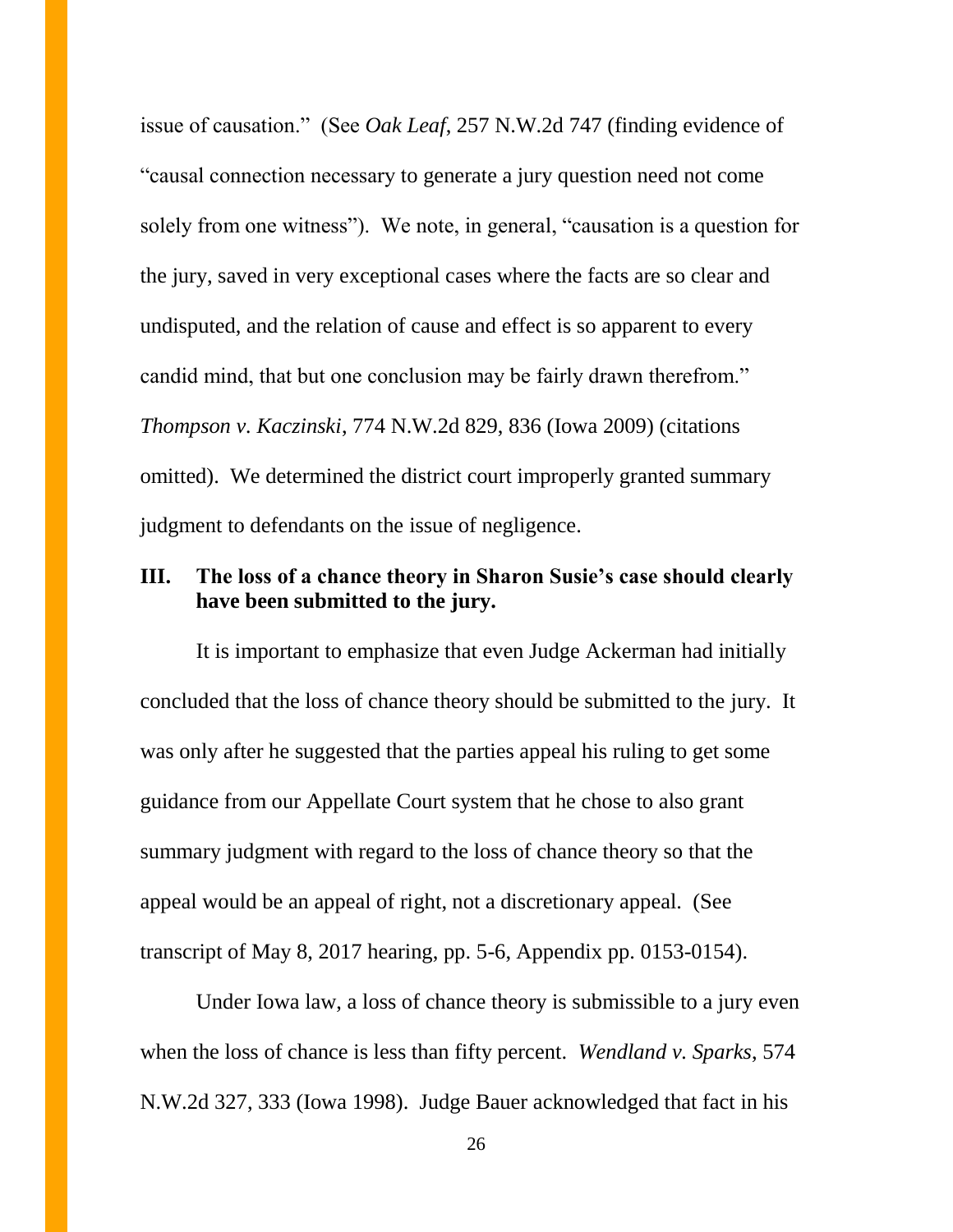opinion. Expert testimony is necessary to show the Defendants' actions probably caused a reduction in the Plaintiffs' chance of a cure. *DeBurkarte v. Louvar*, 393 N.W.2d 131, 137-38 (Iowa 1986). In a loss chance case, a plaintiff is entitled to damages for "the percentage of loss chance attributed to the intervening act of negligence." *Mead v. Adrian*, 670 N.W.2d 174, 179 (Iowa 2003). In the *Mead v. Adrian* case, as noted by Judge Bauer in his opinion, the Iowa Supreme Court held that it is up to the jury to determine the amount of proportionate reduction based on all of the evidence in the case. Dr. Schechter, in his deposition, was asked this question:

Q. I want to read you a quote from him [Dr. Crew] on p. 95 beginning at line 11 in response to this question: "Do you believe that had antibiotics been started, more likely than not, Sharon's arm may have been saved?"

And he says beginning at line 11: "I think it is" – "It may well be more likely because if you can stem the firestorm and let the body mobilize its immune system, which includes both cellular and chemical, you could slow something down. If you could do that and give the body a chance to fight it, I think it is likely that you could have shut down at least the progression. And when they finally did the procedure, it could have saved the arm. I've had arms almost half bad, but I do it a little different way so that treating it, you don't have that privilege."

Do you agree with that  $-$  that the earlier you get the antibiotics on board and the more you allow the body to mobilize in someone's immune system in response to this developing infection that you may well, more likely than not, have saved her arm?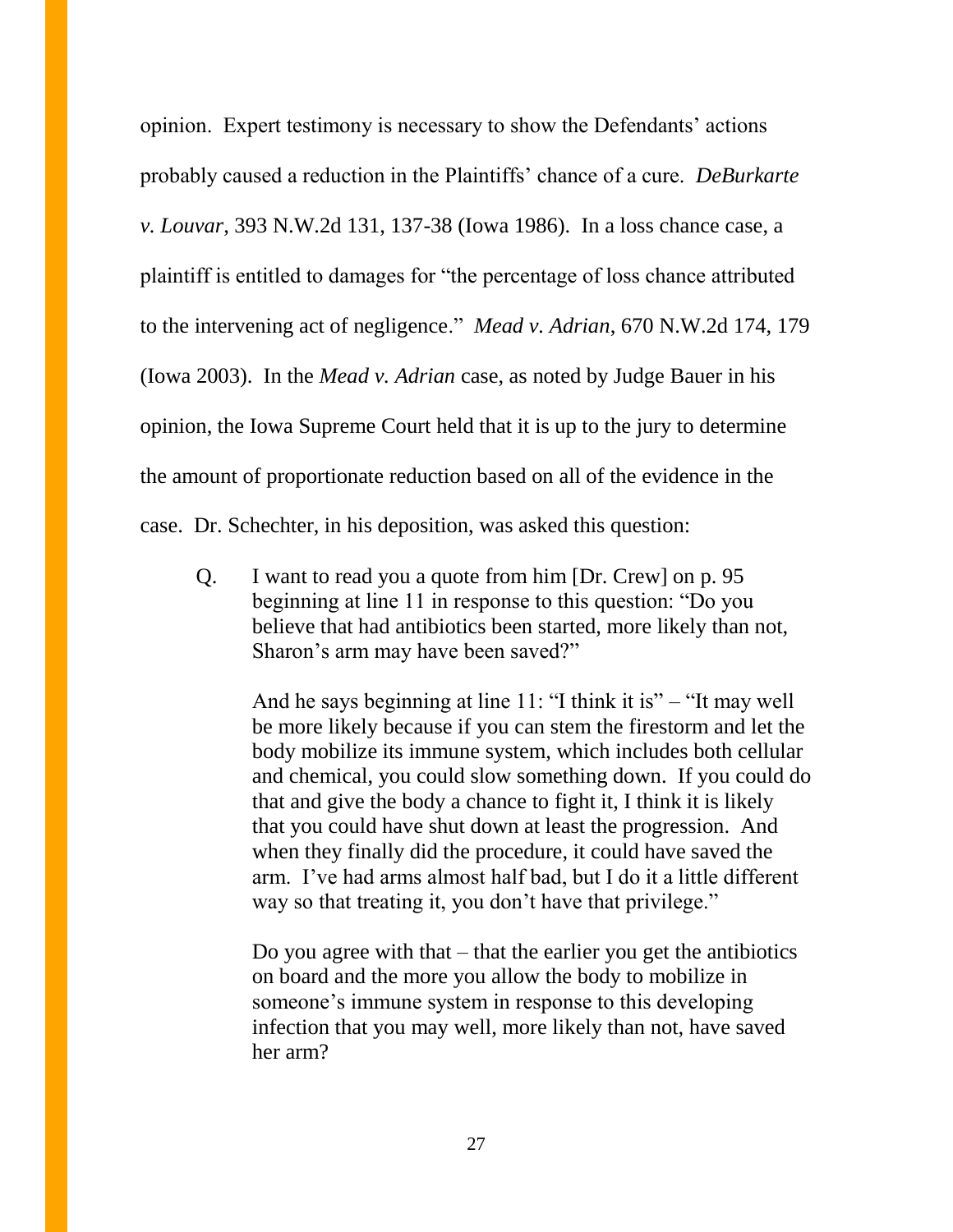**A. To – I would say it's a significant possibility ranging as high as probability that early intervention with antibiotics could have either at least reduced the progression of the infection or slowed its progression and potentially have averted as much tissue loss as she experienced.**

Schechter deposition p. 119-121, Appendix pp. 0442-0444 (emphasis added).

Given the fact that this Court has left the determination of the extent to which Plaintiff lost any chance of averting the outcome in question by reason of the Defendants' negligence herein, the testimony of Dr. Schechter is clearly sufficient to justify submission of the loss of chance theory to the jury. This Court should overrule Defendants' application for further review and allow Sharon Susie, some six (6) years after this tragic outcome, to have her day in court.

#### **IV. CONCLUSION**

Consideration of a motion for summary judgment requires a careful review of the *entire* factual record in support of Plaintiffs' claim, including her causation claim. Judge Ackerman, the trial judge in this case, had very little time to review an extensive factual record. Plaintiffs' appendix that was filed in support of her resistance to the motion for summary judgment was some one hundred seventy pages long and much of that appendix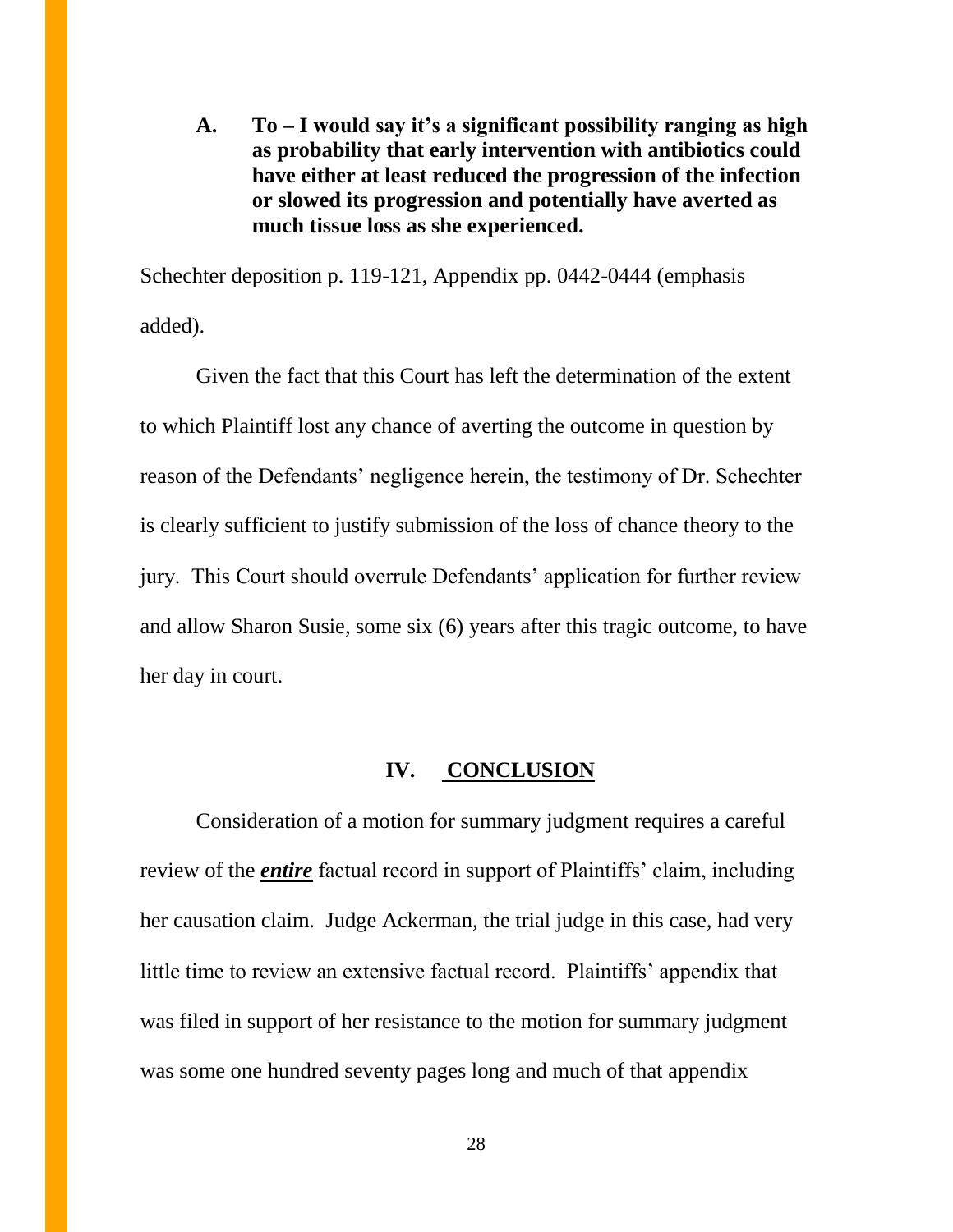contained medical testimony supportive of Plaintiffs' causation theory in the case. As this Court has noted, causation may be established through more than one medical witness. *Oak Leaf Country Club, Inc. v. Wilson*, 257 N.W.2d 739, 747 (Iowa 1977). Sharon Susie, through the assistance of her counsel, methodically put together a strong causation case through multiple witnesses. As Judge Bauer analyzed in his majority opinion, the evidence from multiple medical witnesses was sufficient to submit the causation case to a Woodbury County jury. Further, the record likewise supported the submission of the loss of a chance theory. Plaintiff Sharon Susie respectfully urges this Court to overrule Defendants' application for further review for the reasons detailed herein.

#### HUMPHREY LAW FIRM, P.C.

#### /s/ Marc A. Humphrey

Marc A. Humphrey AT0003843 300 Walnut Street, Suite 5 Des Moines, Iowa 50309 Telephone: (515) 331-3510 Facsimile: (515) 282-0318 Email:mhumphrey@humphreylaw.com

#### ATTORNEY FOR PLAINTIFFS/APPELLANTS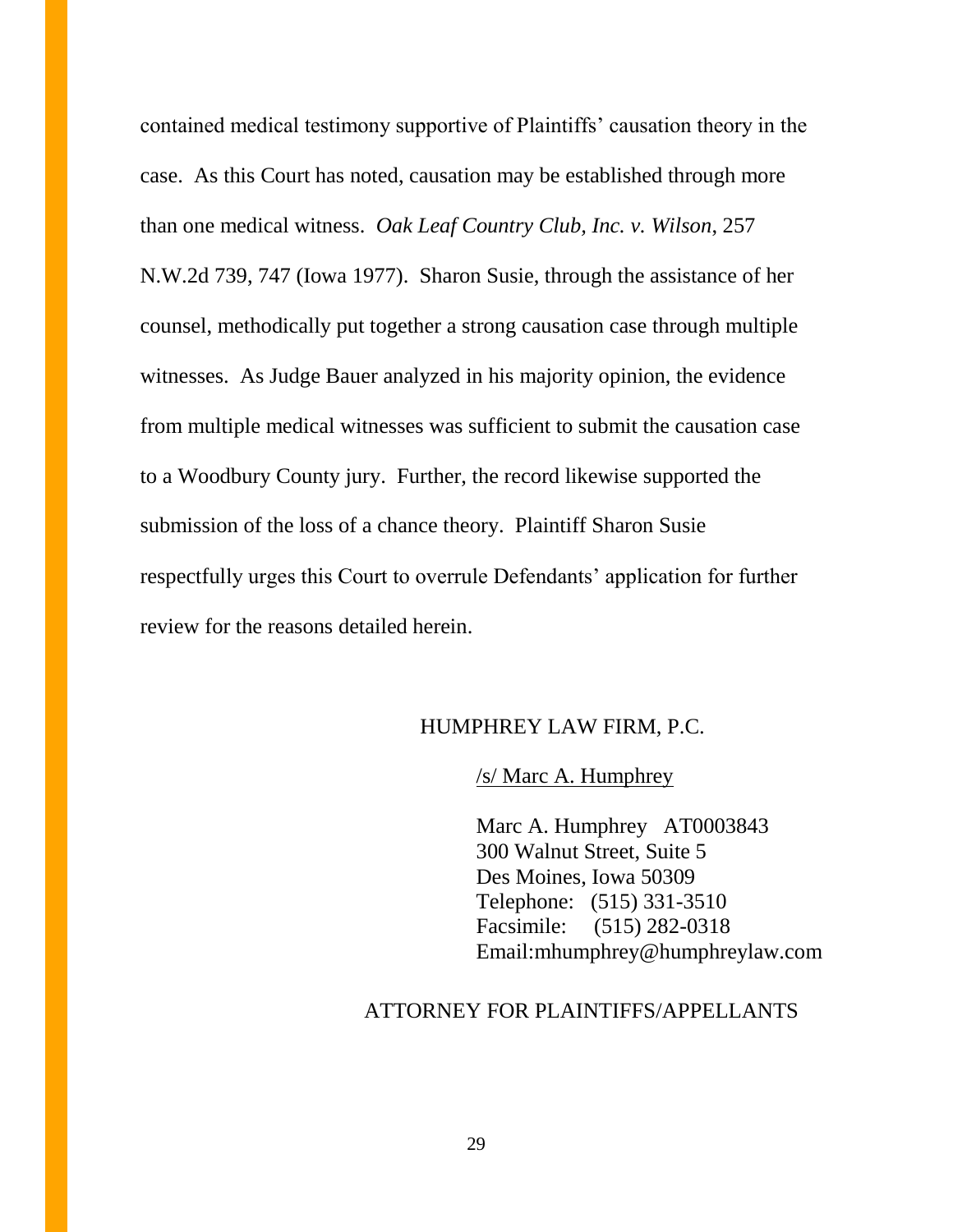## **Certificate of Compliance with Type-Volume Limitation, Typeface Requirements, and Type-Style Requirements**

1. This brief complies with the type-volume limitation of Iowa R. App. P. 6.903 $(1)(g)(1)$  or  $(2)$  because:

 $[X]$  this brief contains 5,521 words, excluding the parts of the brief Exempted by Iowa R. App. P.  $6.903(1)(g)(1)$  or

[ ] this brief uses a monospaced typeface and contains [state the number of lines of text, excluding the parts of the brief exempted by Iowa R. App. P. 6.903(1)(g)(1).

2. This brief complies with the typeface requirements of Iowa R. App. P.  $6.903(1) \text{E}$  and the type-style requirements of Iowa R. App. P. 6.903(1)(f) because:

[ X ] this brief has been prepared in a proportionally spaced typeface using Microsoft Word version \_\_\_ in Times New Roman font size 14, or

[ ] this brief has been prepared in a monospaced typeface using [state name and version of word processing program] with [state number of characters per inch and name of type style].

/s/ Marc A. Humphrey December 14, 2018 Marc A. Humphrey Date